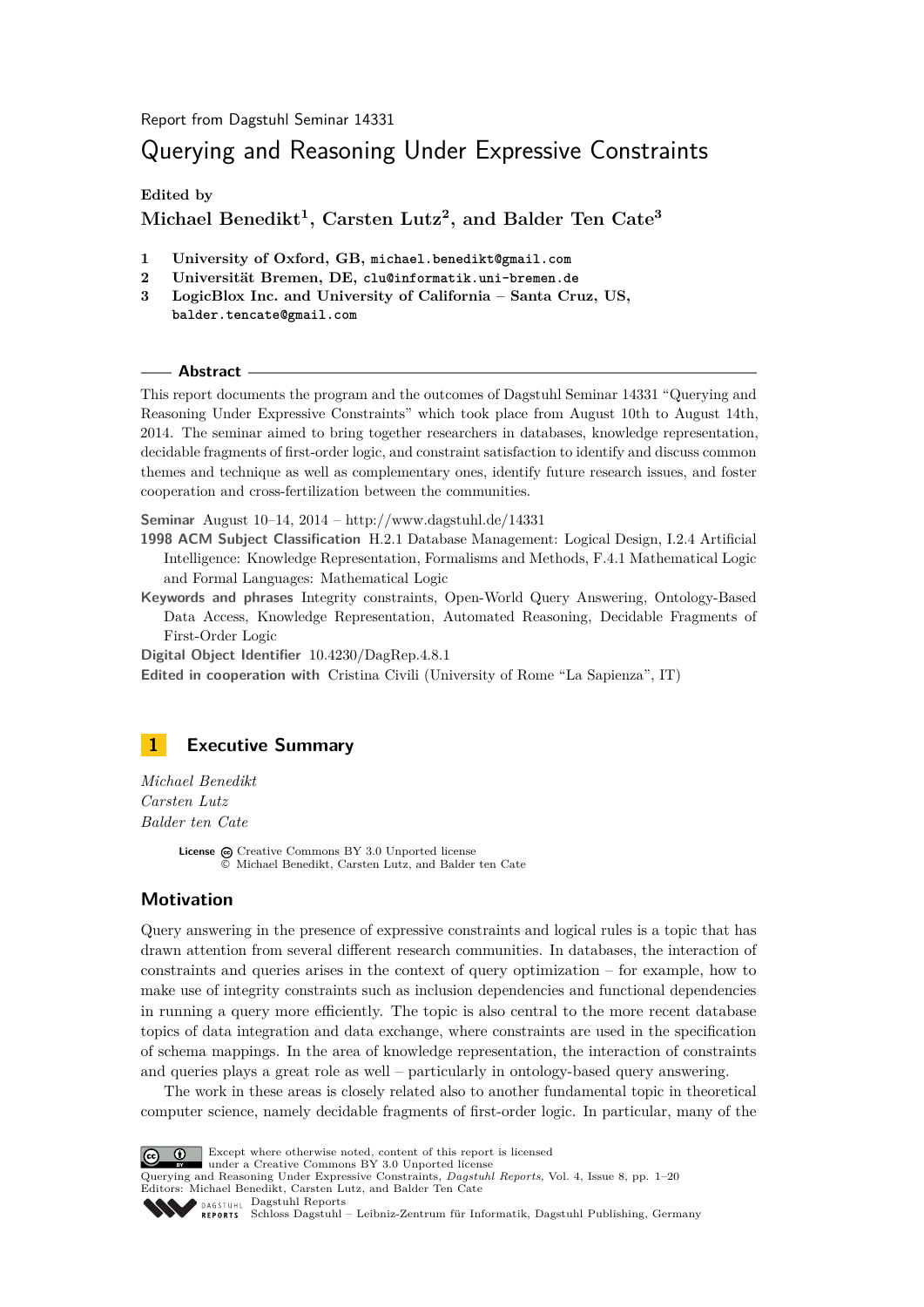#### **2 14331 – Querying and Reasoning Under Expressive Constraints**

query answering and query analysis techniques used in recent work within databases and knowledge representation have close links to static analysis of guarded logics, a family of logics that arose out of work by the modal logic and finite model theory communities.

The seminar focused on the convergence of interest of the databases, knowledge representation, and computational logic communities. Its goal was to make visible the connections between these distinct communities, to look at tools and algorithms in one community that can be applied within others, to understand which formalisms and techniques are most promising from the perspective of practical applications, and to propose new ways to combine techniques across communities.

#### **Overview and Outcome**

The week started with three overview lectures from well-known authorities in databases, description logics, and decidable fragments of first-order logic. These talks introduced the necessary background for participants and raised research themes that would be explored in later talks. The week then proceeded with a wide-ranging series of talks by participants. In addition to finite model theory, description logics, and databases, there were also talks concerning the interaction of querying problems with constraint satisfaction. The presentations included theoretical work as well as system demonstrations and discussion of practical obstacles to efficient querying with constraints. There were two presentations by participants from industry (IBM and LogicBlox), describing products that implement integrity constraintbased approaches to entity resolution and data analytics, respectively. There was also a presentation on the status of constraint-based reasoning within the W3C endorsed query language SPARQL. In addition to the formal talks, the seminar had an open discussion session, which included a mention of some major open problems and directions to be explored for the communities, as well an attempt at mapping the distinct vocabularies of the different communities.

A main outcome of the discussion was a desire for further interaction between the communities. There were a number of proposals put forward for how to achieve this, including co-location of a KR-related conference with a database conference like VLDB or SIGMOD/PODS. Another outcome was a collection of topics that were particularly worth pursuing by all communities. The handling of inconsistency in databases was one of these – both further investigation of the most widely-used approach for inconsistency-handling, based on repair and consistent query answering, and the examination of alternative approaches. The notion of repair tied into the question of investigating the relationship of data uncertainty and constraints. Markov logic networks (MLNs) are likely to play a role in reconciling "hard" integrity constraints with probabilities, although the interplay of probabilistic data and classical approaches to integrity constraints will involve a more general revision of the major computational problems with uncertainty in mind. Another topic identified for future work was the notion of incremental checking of constraints. Incremental computation was alluded to in several talks, but there appears to be a need to take a more holistic look at models for incremental computation and their application in constraint maintenance. The recent activity within dynamic complexity makes the topic of incremental computation within constraint handling particularly ripe for revisiting.

### **Conclusion**

We believe that the seminar was very successful in bringing together the involved communities and in promoting interaction and exchange between them. Similarities as well as differences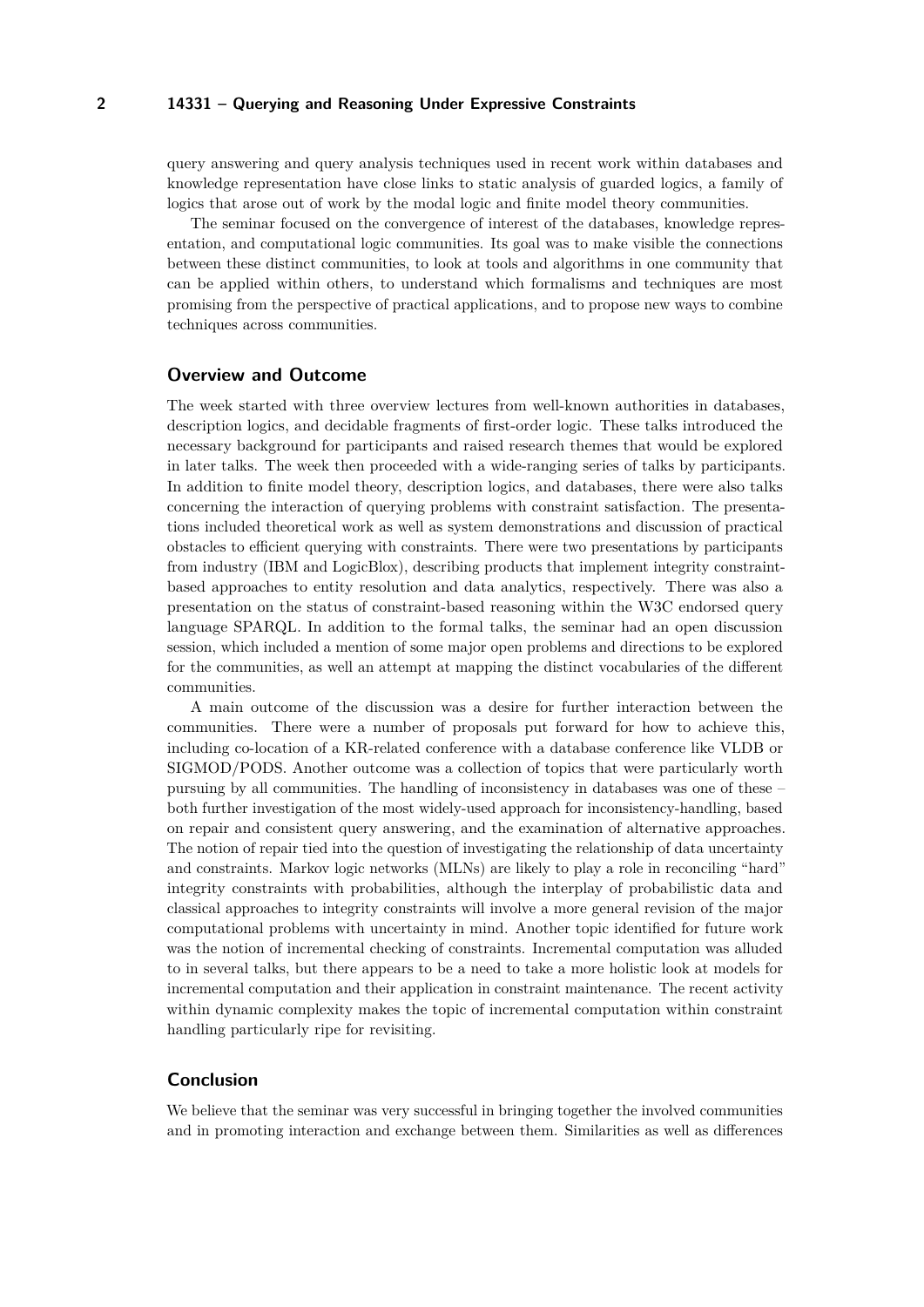between the communities' research efforts became clearly visible and the participants conceived the seminar as a significant step forwards in bridging the gap and raising mutual awareness. Many participants expressed interest in a followup event.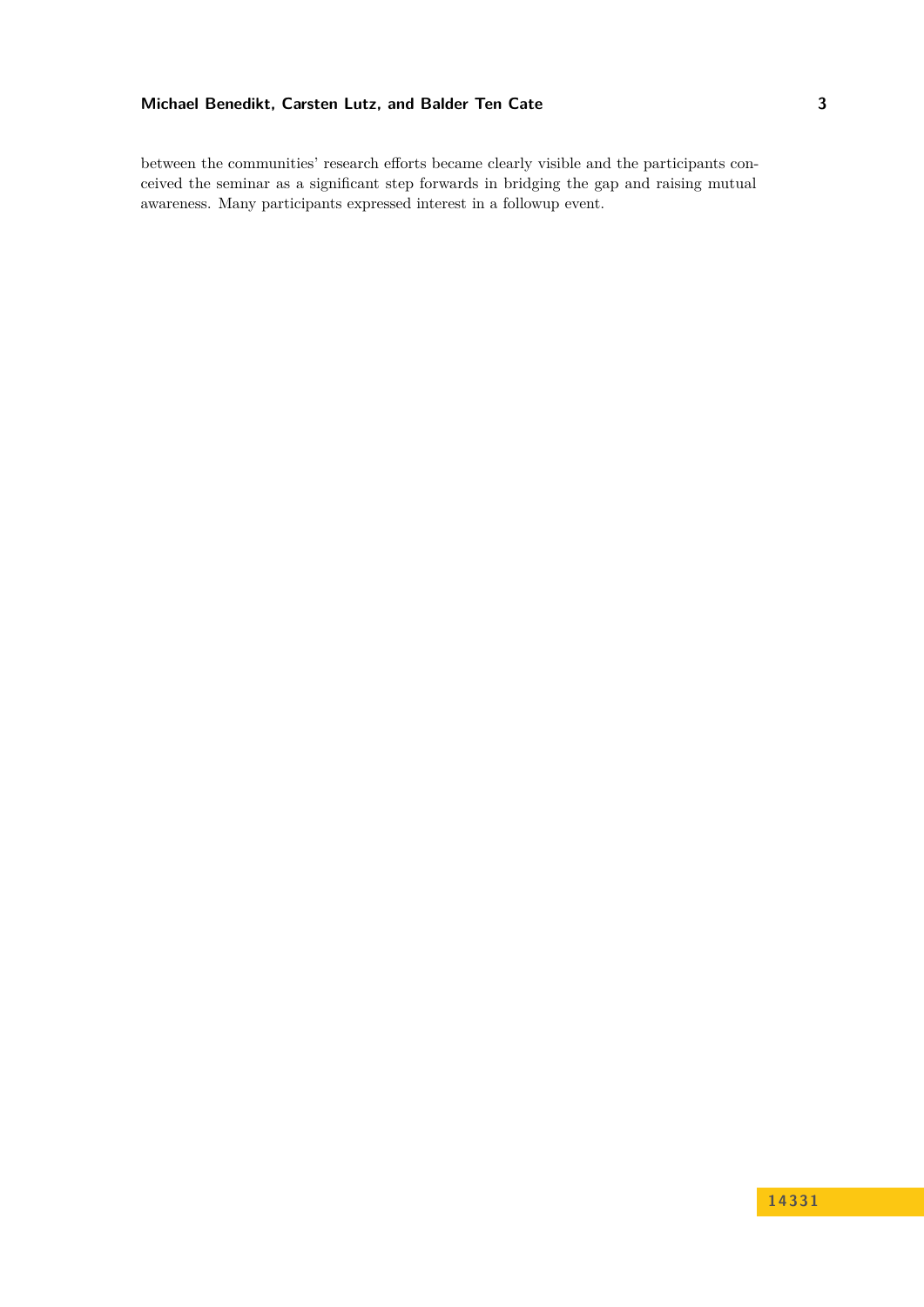| <b>Executive Summary</b><br>Michael Benedikt, Carsten Lutz, and Balder ten Cate                                                                                                                 | 1              |
|-------------------------------------------------------------------------------------------------------------------------------------------------------------------------------------------------|----------------|
| <b>Overview of Talks</b>                                                                                                                                                                        |                |
| Open-World Finite Query Answering Under Number Restrictions                                                                                                                                     | 6              |
| The Use of Integrity Constraints at LogicBlox                                                                                                                                                   | 6              |
| Expressive languages for querying the semantic web                                                                                                                                              | 6              |
| Inconsistency-tolerant query answering in ontology-based data access                                                                                                                            | $\overline{7}$ |
| Complexity of Constraints: a short introduction to the universal-algebraic approach                                                                                                             | 8              |
| Towards Efficient Reasoning Under Guarded-based Disjunctive Existential Rules<br>Pierre Bourhis research research resources research research research resources research resources research re | 8              |
| On the Data Complexity of Consistent Query Answering over Graph Databases                                                                                                                       | 9              |
| SPARQL 1.1 Entailment Regimes                                                                                                                                                                   | 9              |
| Non-monotonicity in Data Exchange and Ontological Reasoning<br>André Hernich $\ldots \ldots \ldots \ldots \ldots \ldots \ldots \ldots \ldots \ldots \ldots \ldots \ldots$                       | 10             |
| Beyond DL-Lite: Pay-as-you-go query answering                                                                                                                                                   | 10             |
| Ontology-based data access with Ontop and databases: rewriting and optimisations                                                                                                                | 10             |
| Schema-Agnostic Query Rewriting in SPARQL 1.1                                                                                                                                                   | 12             |
| Infinite CSP and dichotomy: a quest for nice logics with dichotomy                                                                                                                              | 12             |
| All-instances termination of chase is undecidable                                                                                                                                               | 13             |
| Efficient Separability of Regular Languages by Subsequences and Suffixes                                                                                                                        | 13             |
| Query Rewriting and Optimization for Ontological Databases                                                                                                                                      | 13             |
| Decidable Logics for Managing Change in Graph Databases                                                                                                                                         | 14             |
| Generic finite realisations of binary overlap specifications                                                                                                                                    | 15             |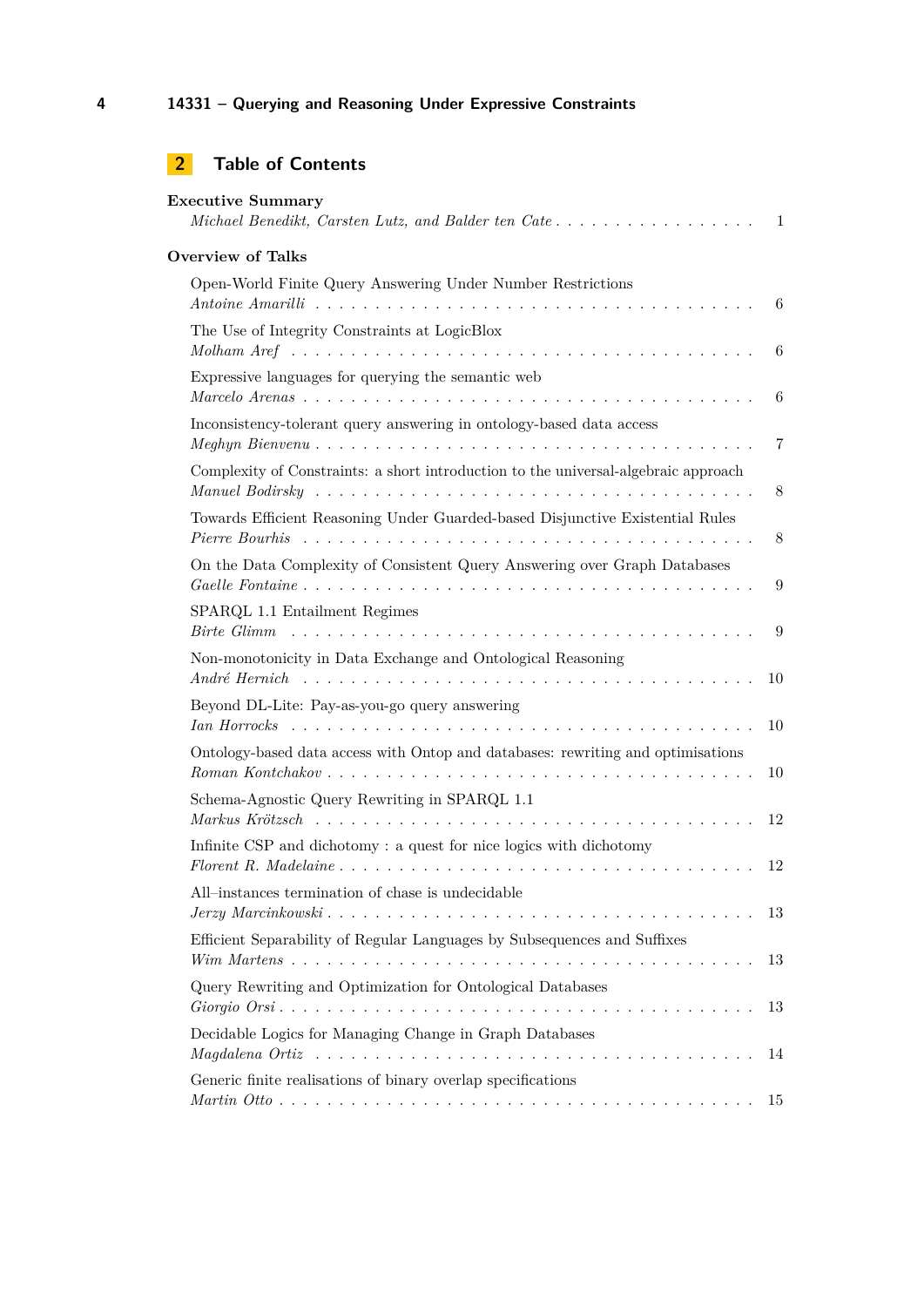| Certain Answers to Well-Designed SPARQL Queries<br>$Reinhard$ $Pichler$ $\ldots$ $\ldots$ $\ldots$ $\ldots$ $\ldots$ $\ldots$ $\ldots$ $\ldots$ $\ldots$ $\ldots$ $\ldots$ $\ldots$ $\ldots$ $\ldots$ $\vdots$ $\vdots$ |    |
|-------------------------------------------------------------------------------------------------------------------------------------------------------------------------------------------------------------------------|----|
| Polynomial Combined Rewritings for Existential Rules                                                                                                                                                                    |    |
| A Declarative Constraint-Based Framework for Linking Entities                                                                                                                                                           |    |
| Linear programming and integer linear programming for logical satisfiability prob-<br>lems                                                                                                                              |    |
| Query answering with key constraints: certainty, counting, and probabilities                                                                                                                                            |    |
| Decidable Fragments of First-Order Logic                                                                                                                                                                                |    |
| The Automata/Logic Connection for Expressive Guarded Logics                                                                                                                                                             | 18 |
| On Reasoning about Duplicates over Range Restricted Queries with Bag Semantics                                                                                                                                          | 19 |
| Presentations, Invariance, and Definability                                                                                                                                                                             |    |
| Two-Variable Logic on 2-Dimensional Structures                                                                                                                                                                          |    |
|                                                                                                                                                                                                                         |    |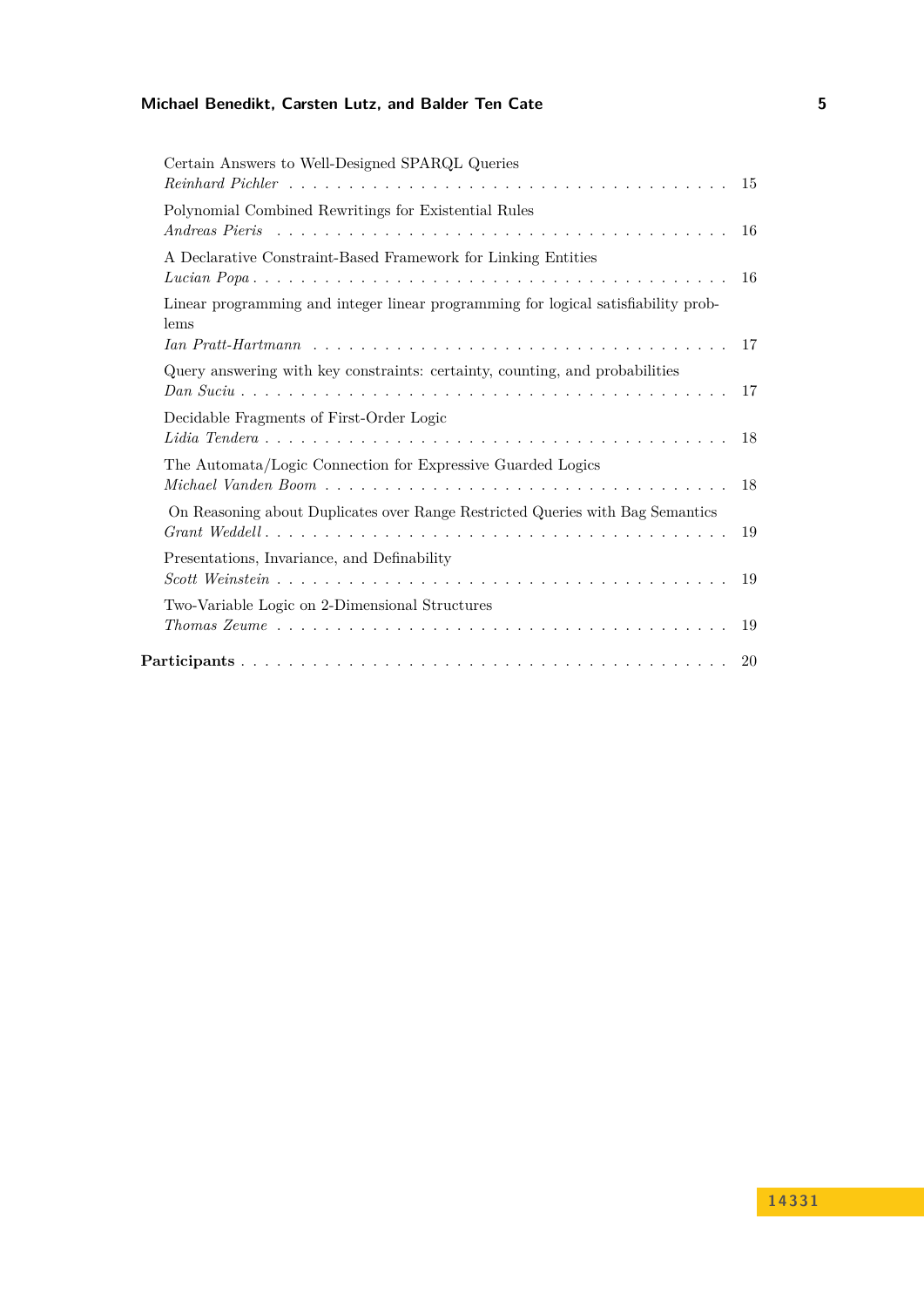```
3 Overview of Talks
```
## <span id="page-5-1"></span>**3.1 Open-World Finite Query Answering Under Number Restrictions**

*Antoine Amarilli (Telecom ParisTech, FR)*

**License** @ [Creative Commons BY 3.0 Unported](http://creativecommons.org/licenses/by/3.0/) license © [Antoine Amarilli](#page-5-1)

Open-world finite query answering  $(QA)$  is the problem of deciding, given a database instance, a set of constraints and a query, whether the query holds over all possible finite completions of the instance satisfying the constraints. It is used to reason over incomplete information and find out if a query is entailed by constraints given non-exhaustive data. Though finite QA is in general undecidable under expressive constraint languages, decidable cases are known: the guarded fragment, which cannot express number restrictions such as functional dependencies, or the guarded fragment with number restrictions but on a signature of arity only two.

We show that finite QA is decidable under unary inclusion dependencies and functional dependencies. More specifically, we prove that, up to an existing finite closure operation on the dependencies, finite controllability holds: namely, finite QA is equivalent to query answering for arbitrary models (finite and infinite), for which efficient techniques are known. This provides, to our knowledge, the first decidability result for finite QA on arbitrary arity signatures under tuple-generating and equality-generating dependencies with complex interaction.

### <span id="page-5-2"></span>**3.2 The Use of Integrity Constraints at LogicBlox**

*Molham Aref (LogicBlox – Atlanta, US)*

License  $\textcircled{c}$  [Creative Commons BY 3.0 Unported](http://creativecommons.org/licenses/by/3.0/) license © [Molham Aref](#page-5-2)

LogicBlox provides an integrated platform for high-performance data management and analytics, based on a declarative language called LogiQL. LogiQL is, at its core, an extension of Datalog that offers native language support for expressing data-intensive tasks such as machine learning and combinatorial optimization. The presentation gives an overview of the platform and the language. In particular, it focuses on the important role of integrity constraints in LogiQL, which are used not only for maintaining data integrity, but also, for example, for the specification of complex optimization problems and probabilistic programming.

### <span id="page-5-3"></span>**3.3 Expressive languages for querying the semantic web**

*Marcelo Arenas (Pontificia Universidad Catolica de Chile, CL)*

```
License \textcircled{c}Creative Commons BY 3.0 Unported license
              © Marcelo Arenas
Joint work of Arenas, Marcelo; Gottlob, Georg; Pieris, Andreas
```
The problem of querying RDF data is a central issue for the development of the Semantic Web. The query language SPARQL has become the standard language for querying RDF, since its standardisation in 2008. However, the 2008 version of this language missed some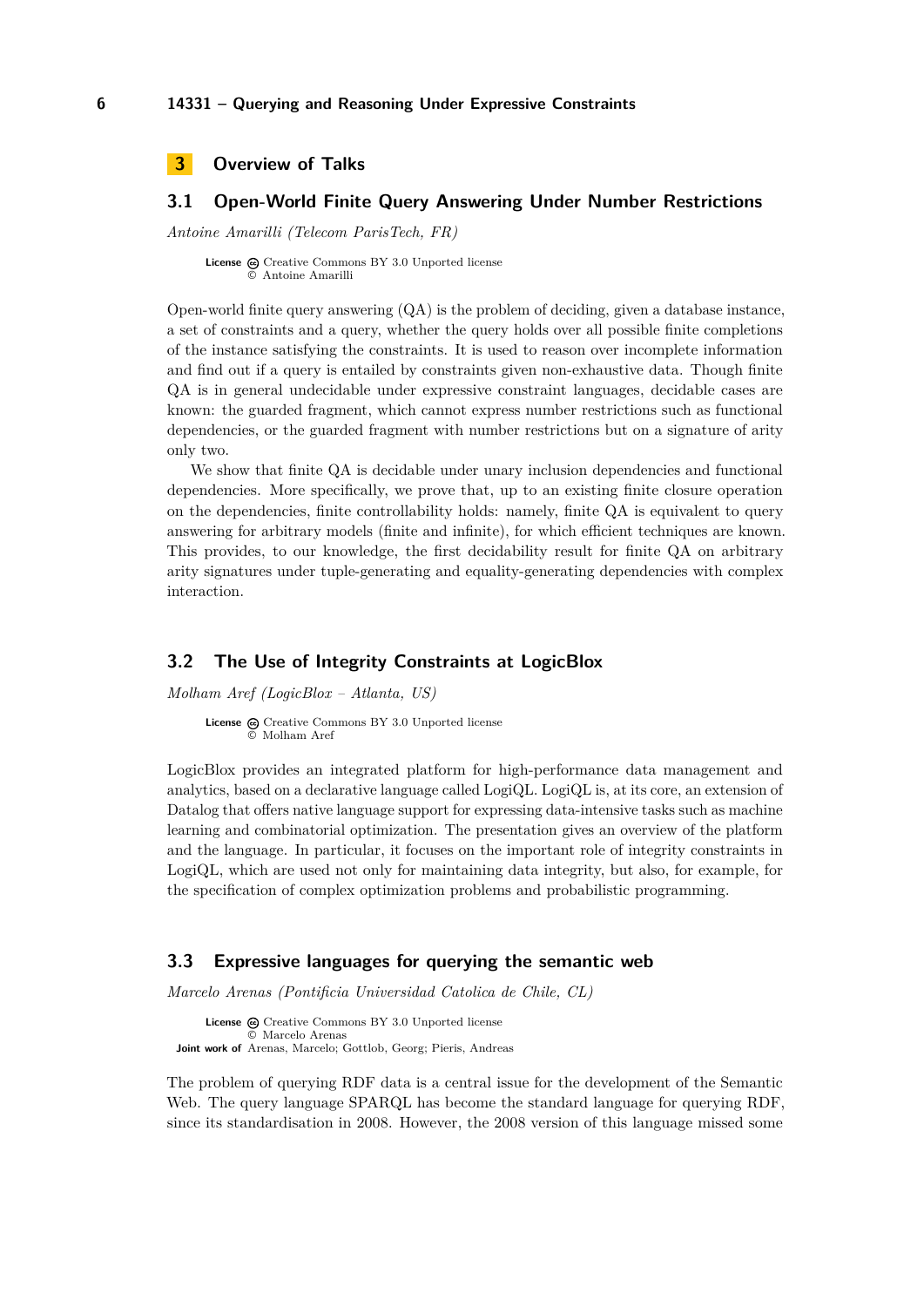important functionalities: reasoning capabilities to deal with RDFS and OWL vocabularies, navigational capabilities to exploit the graph structure of RDF data, and a general form of recursion much needed to express some natural queries. To overcome these limitations, a new version of SPARQL, called SPARQL 1.1, was recently released, which includes entailment regimes for RDFS and OWL vocabularies, and a mechanism to express navigation patterns through regular expressions. Unfortunately, there are still some useful navigation patterns that cannot be expressed in SPARQL 1.1, and the language lacks of a general mechanism to express recursive queries.

To the best of our knowledge, there is no RDF query language that combines the above functionalities, and which can also be evaluated efficiently. It is the aim of this work to fill this gap. Towards this direction, we focus on the OWL 2 QL profile of OWL 2, and we show that every SPARQL query enriched with the above features can be naturally translated into a query expressed in a language which is based on an extension of Datalog which allows for value invention and stratified negation. However, the query evaluation problem for this language is highly intractable, which is not surprising since it is expressive enough to encode some inherently hard queries. We identify a natural fragment of it, and we show it to be tractable and powerful enough to define SPARQL queries enhanced with the desired functionalities.

## <span id="page-6-0"></span>**3.4 Inconsistency-tolerant query answering in ontology-based data access**

*Meghyn Bienvenu (University Paris South, FR)*

License  $\textcircled{c}$  [Creative Commons BY 3.0 Unported](http://creativecommons.org/licenses/by/3.0/) license © [Meghyn Bienvenu](#page-6-0)

In this talk, I will give an overview of a recent line of work on inconsistency-tolerant query answering in the setting of ontology-based data access. After reviewing some basic notions related to querying data in the presence of ontologies, I will present various inconsistencytolerant semantics, discuss their computational properties, and describe a practical method based upon the use of incomplete methods and calls to a SAT solver. At the end of the talk, I will mention some open questions and directions for future research.

References for results mentioned in the talk: [\[1,](#page-6-1) [2,](#page-6-2) [3,](#page-6-3) [4,](#page-6-4) [5,](#page-6-5) [6,](#page-6-6) [7,](#page-6-7) [8,](#page-7-2) [9\]](#page-7-3).

#### **References**

- <span id="page-6-1"></span>**1** Lembo et al. Inconsistency-tolerant semantics for description logics. In Proc. of RR (2010).
- <span id="page-6-2"></span>**2** Lembo et al. Query rewriting for inconsistent DL-Lite ontologies. In Proc. of RR (2011).
- <span id="page-6-3"></span>**3** Rosati. On the complexity of dealing with inconsistency in description logic ontologies. In Proc. of IJCAI (2011).
- <span id="page-6-4"></span>**4** Bienvenu. First-order expressibility results for queries over inconsistent DL-Lite knowledge bases. In Proc. of DL (2011).
- <span id="page-6-5"></span>**5** Bienvenu. On the complexity of consistent query answering in the presence of simple ontologies. In Proc. of AAAI (2012).
- <span id="page-6-6"></span>**6** Lukasiewicz, Martinez, and Simari. Inconsistency handling in datalog+/- ontologies. In Proc. of ECAI (2012).
- <span id="page-6-7"></span>**7** Lukasiewicz, Martinez, and Simari. Complexity of inconsistency-tolerant query answering in datalog+ $/$ -. In Proc. of OTM  $(2013)$ .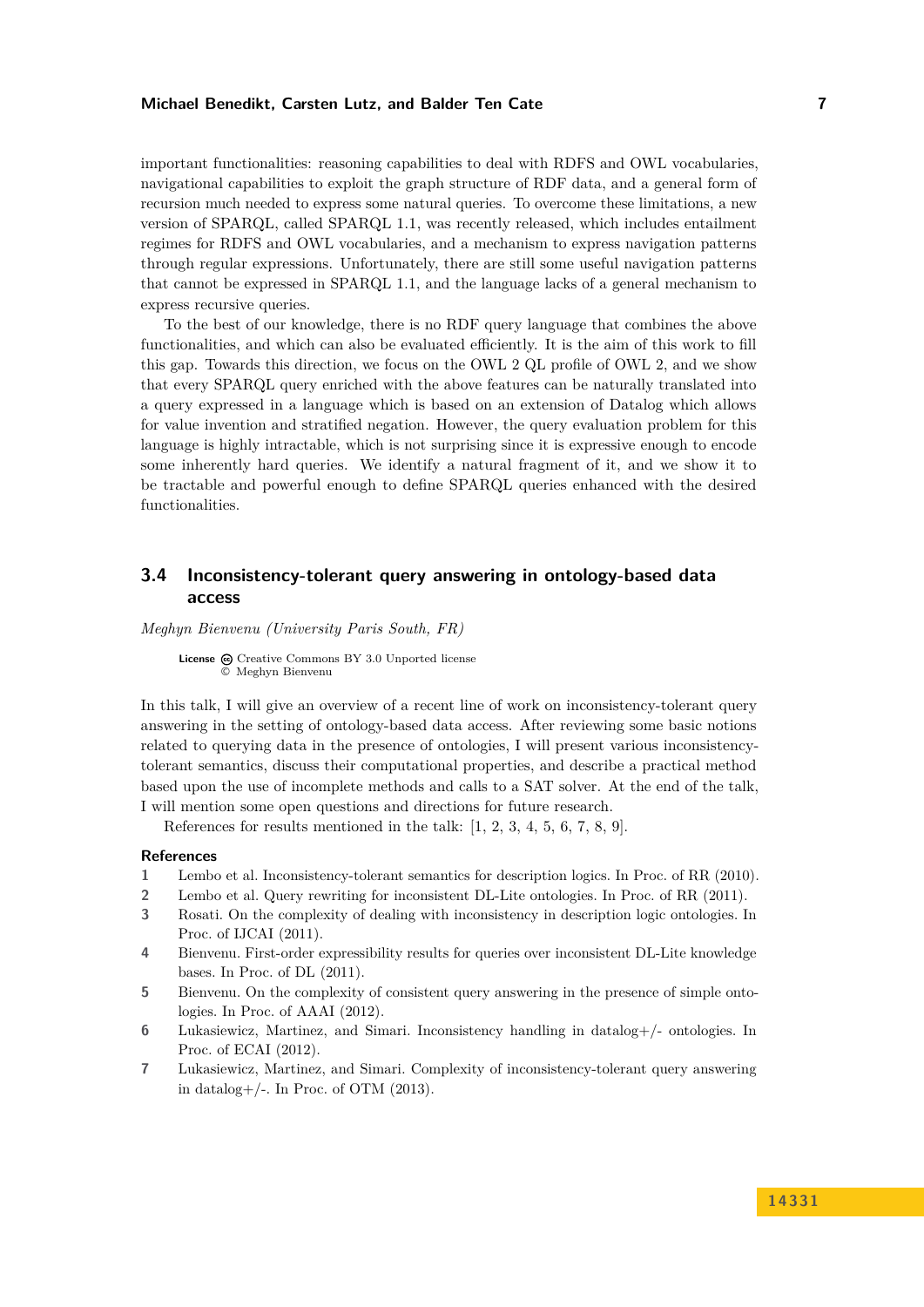- <span id="page-7-2"></span>**8** Bienvenu and Rosati. Tractable approximations of consistent query answering for robust ontology-based data access. Proc. of IJCAI (2013).
- <span id="page-7-3"></span>**9** Bienvenu, Bourgaux, and Goasdoué;. Querying inconsistent description logic knowledge bases under preferred repair semantics. In Proc. of AAAI (2014).

## <span id="page-7-0"></span>**3.5 Complexity of Constraints: a short introduction to the universal-algebraic approach**

*Manuel Bodirsky (Ecole Polytechnique – Palaiseau, FR)*

License @ [Creative Commons BY 3.0 Unported](http://creativecommons.org/licenses/by/3.0/) license © [Manuel Bodirsky](#page-7-0)

The complexity of Constraint Satisfaction Problems (CSPs) is in multiple ways connected to the theory of databases. It is still an open problem whether the class of all CSPs over a fixed finite domain exhibits a complexity dichotomy: Feder and Vardi conjectured that all such CSPs are in P or NP-complete. In this talk I will give a short introduction to a universal-algebraic approach to this conjecture, including a description of a conjecture about the boarder betwen NP-complete and polynomial-time tractable CSPs. We also present a universal-algebra description of those CSPs that can be solved by a Datalog program. Finally, we give an outlook on how these techniques can be used to study the complexity of (well-behaved) classes of CSPs where the domain is infinite, which creates a link to the subsequent talk of Florent Madelaine on the logic of MMSNP.

## <span id="page-7-1"></span>**3.6 Towards Efficient Reasoning Under Guarded-based Disjunctive Existential Rules**

*Pierre Bourhis (ENS – Cachan, FR)*

License  $\textcircled{e}$  [Creative Commons BY 3.0 Unported](http://creativecommons.org/licenses/by/3.0/) license © [Pierre Bourhis](#page-7-1) **Joint work of** Bourhis, Pierre; Morak, Michael, Pieris Andreas **Main reference** [P. Bourhis, M. Morak, A. Pieris, "The Impact of Disjunction on Query Answering Under](http://www.aaai.org/ocs/index.php/IJCAI/IJCAI13/paper/view/6504) [Guarded-Based Existential Rules," in Proc. of the 23rd Int'l Joint Conf. on Artificial Intelligence](http://www.aaai.org/ocs/index.php/IJCAI/IJCAI13/paper/view/6504) [\(IJCAI'13\), IJCAI/AAAI, 2013.](http://www.aaai.org/ocs/index.php/IJCAI/IJCAI13/paper/view/6504) **URL** <http://www.aaai.org/ocs/index.php/IJCAI/IJCAI13/paper/view/6504>

The complete picture of the complexity of answering (unions of) conjunctive queries under the main guarded-based classes of disjunctive existential rules has been recently settled. It has been shown that the problem is very hard, namely 2 Exptime-complete, even for fixed sets of rules expressed in lightweight formalisms. This gives rise to the question whether its complexity can be reduced by restricting the query language.

Several subclasses of conjunctive queries have been proposed with the aim of reducing the complexity of classical database problems such as query evaluation and query containment. Three of the most prominent subclasses of this kind are queries of bounded hypertree-width, queries of bounded treewidth and acyclic queries.

The central objective of the talk is to understand what whether the above query languages have a positive impact on the complexity of query answering under the main guarded-based classes of disjunctive existential rules.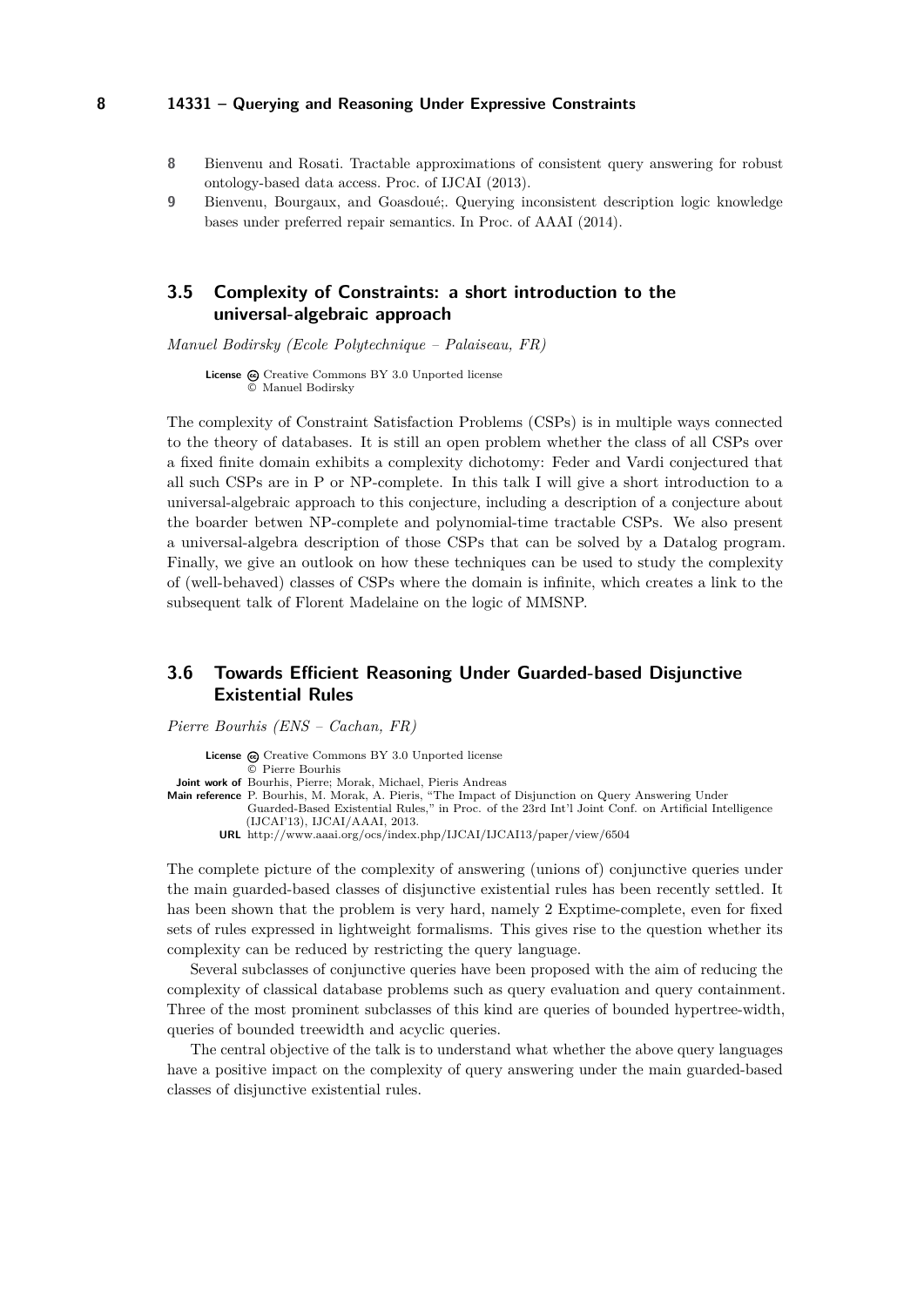We show that (unions of) conjunctive queries of bounded hypertree-width and of bounded treewidth do not reduce the complexity of our problem,

Regarding acyclic queries, although our problem remains 2Exptime-complete in general, in some relevant settings the complexity reduces to Exptime-complete; in fact, this requires to bound the arity of the predicates, and for some expressive guarded-based formalisms, to fix the set of rules.

## <span id="page-8-0"></span>**3.7 On the Data Complexity of Consistent Query Answering over Graph Databases**

*Gaelle Fontaine (University of Chile, CL)*

License  $\textcircled{c}$  [Creative Commons BY 3.0 Unported](http://creativecommons.org/licenses/by/3.0/) license © [Gaelle Fontaine](#page-8-0) **Joint work of** Barcelo, Pablo; Fontaine, Gaelle

Graph database applications such as RDF, social networks and scientific databases are prone to inconsistency, mainly due to interoperability issues. This raises the need for understanding query answering over inconsistent graph databases in a framework that is simple yet general enough to accommodate many of its applications. We follow the well-known approach of consistent query answering (CQA), and study the data complexity of CQA over graph databases for the commonly used regular path queries (RPQs) and regular path constraints (RPCs). In this talk we will present the main complexity results and compare those results to the ones obtained in the setting of relational databases.

## <span id="page-8-1"></span>**3.8 SPARQL 1.1 Entailment Regimes**

*Birte Glimm (Universität Ulm, DE)*

```
License \textcircled{c}Creative Commons BY 3.0 Unported license
              © Birte Glimm
Main reference B. Glimm, C. Ogbuji, (eds.), "SPARQL 1.1 Entailment Regimes – W3C Recommendation 21
              March 2013," W3C, 2013.
        URL http://www.w3.org/TR/sparql11-entailment/
```
SPARQL is a semantic web query language and protocol for RDF data standardised by the World Wide Web Consortium in 2008. Since 2013, SPARQL 1.1 extends the original standard by several features such as update capabilities, new query language features, new result formats or the ability to also query for implicit knowledge that can be inferred under RDF(S) or OWL semantics. The talk introduces the SPARQL entailment regimes, which allow for retrieving inferred knowledge. The entailment regimes are specified in a very general way by extending SPARQL's standard query evaluation mechanism (simple entailment/subgraph matching). As a consequence, the standard allows for using different semantics and implementation techniques. While the resulting query language is very expressive, it also lacks some commonly used features such as existentially quantified variables as known from conjunctive queries. The main focus of the talk is on the OWL Direct Semantics entailment regime (based on Description Logics) and some optimisations for query evaluation.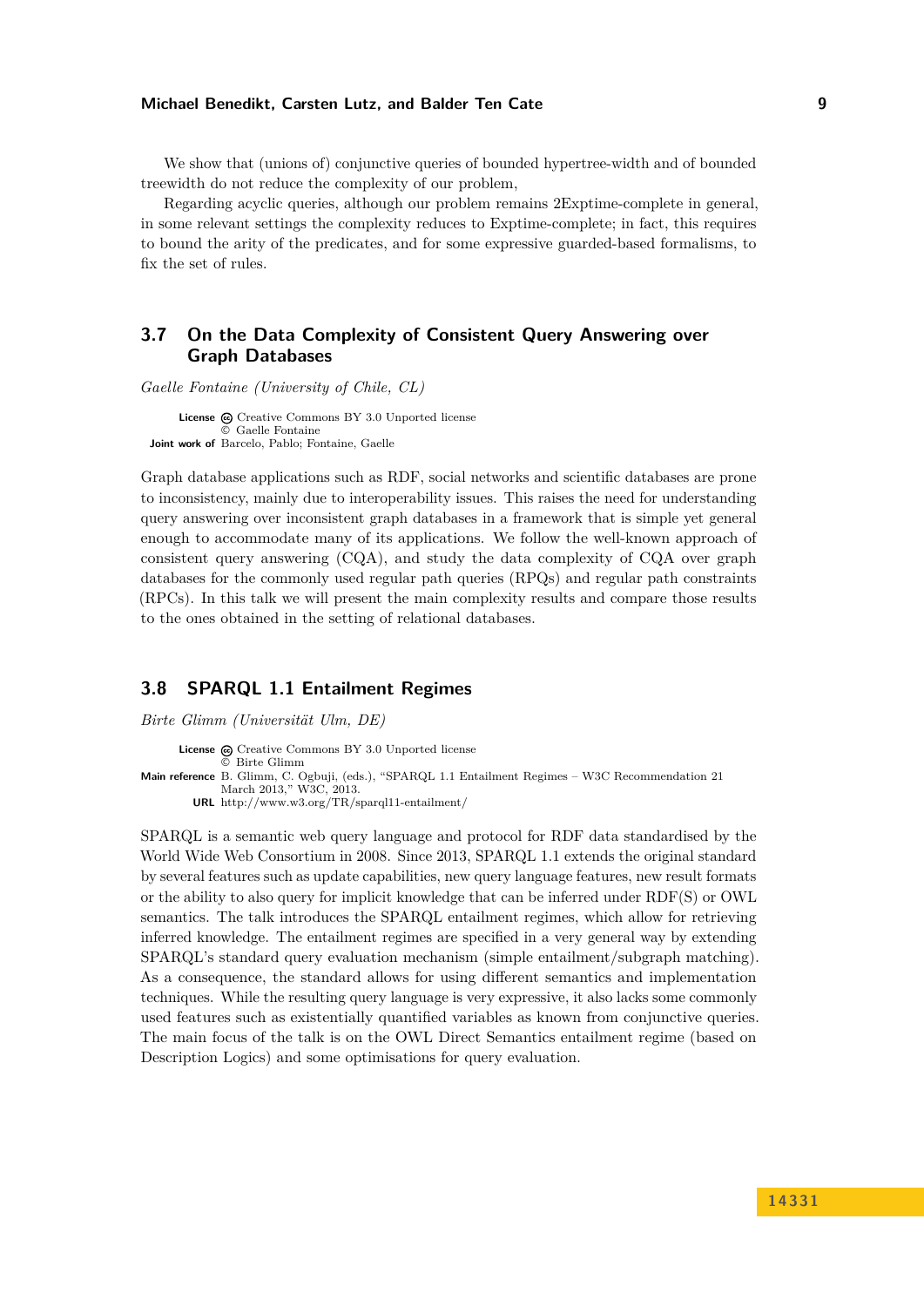### <span id="page-9-0"></span>**3.9 Non-monotonicity in Data Exchange and Ontological Reasoning**

*André Hernich, (University of Liverpool, GB)*

**License**  $\odot$  [Creative Commons BY 3.0 Unported](http://creativecommons.org/licenses/by/3.0/) license © [André Hernich](#page-9-0)

The semantics of a set E of existential rules (a.k.a. tuple-generating dependencies) is typically defined as the set of all its models. The answer to a query over E is then defined as the set of all tuples that are answers to the query in all models of E. While this notion of query answer is quite robust for positive queries (e. g., it has several natural alternative characterizations, including a procedural one in terms of the chase), it is not so clear whether this semantics is the "right" one for queries that involve negation, or if we allow existential rules extended with negative body literals. Indeed, in the context of data exchange where existential rules serve as a specification of how to translate a given source database into a target database, it has been argued that the model-theoretic, or open world based semantics leads to counter-intuitive answers for non-monotone queries. This triggered several proposals of alternative semantics based on variants of the closed world assumption. Furthermore, existential rules extended with negative body-literals, and corresponding semantics have been studied recently in the context of ontology-based data access.

In this talk, I'll discuss ways of how to deal with negation in queries and/or existential rules. The first part of the talk focuses on closed-world approaches from data exchange, whereas the second part will deal with existential rules extended with negative body literals.

## <span id="page-9-1"></span>**3.10 Beyond DL-Lite: Pay-as-you-go query answering**

*Ian Horrocks (University of Oxford, GB)*

License  $\odot$  [Creative Commons BY 3.0 Unported](http://creativecommons.org/licenses/by/3.0/) license © [Ian Horrocks](#page-9-1)

The attractive features of DL-Lite are well known: data can be left in legacy/scalable data stores, and data complexity is low (AC0). However, these benefits come at the cost of a severely constrained ontology language. Many applications seem to require more expressive ontologies – certainly many existing ontologies do not satisfy the relevant constraints. In this talk I will survey techniques for (empirically) scalable query answering in cases where more expressive ontologies are used, focusing on recent work on enhanced materialisation-based techniques.

## <span id="page-9-2"></span>**3.11 Ontology-based data access with Ontop and databases: rewriting and optimisations**

*Roman Kontchakov (University of London, GB)*

License  $\textcircled{c}$  [Creative Commons BY 3.0 Unported](http://creativecommons.org/licenses/by/3.0/) license © [Roman Kontchakov](#page-9-2) **Joint work of** Kontchakov, Roman; Zakharyaschev, Michael

In the ontology-based data access (OBDA) paradigm, an ontology defines a high- level global schema and provides a vocabulary for user queries, thus isolating the user from the details of the structure of data sources (which can be relational databases, triple stores, datalog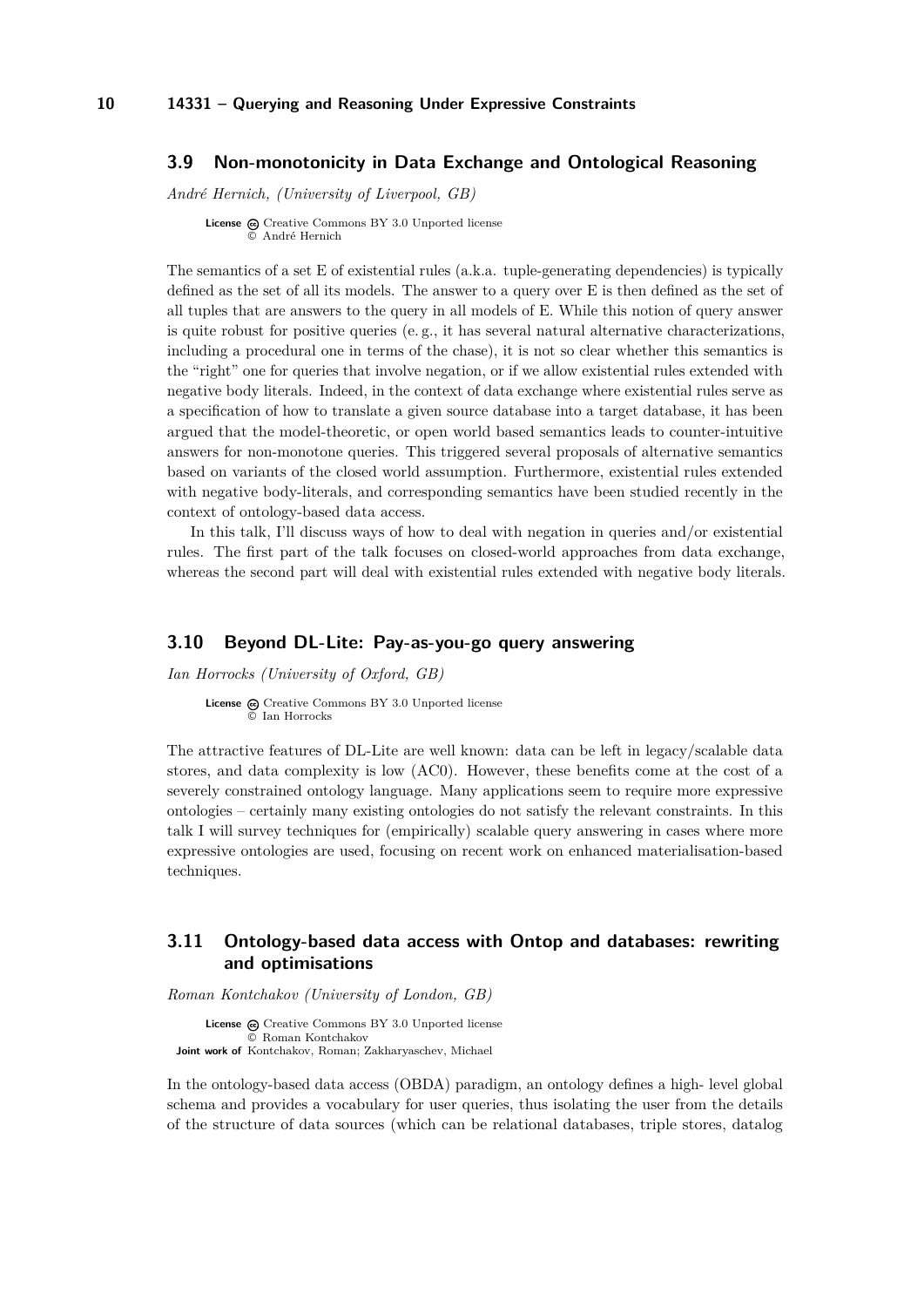engines, etc.). The OBDA system transforms user queries into the vocabulary of the data and then delegates the actual query evaluation to the data sources.

In this talk, we focus on the rewriting algorithm and optimisation techniques implemented in the OBDA system Ontop in the context of relational databases [\[8,](#page-10-0) [6\]](#page-10-1). In particular, we discuss the tree- witness rewriting, which considers all possible ways of splitting the query into fragments that are mapped onto the elements present in the database and the labelled nulls derived by the axioms of the ontology; the latter fragments are called *tree- witnesses* [\[5,](#page-10-2) [7\]](#page-10-3).

From the theoretical point of view, tree witnesses over OWL 2 QL ontologies give rise to exponential UCQ rewritings and can be used to obtain exponential lower bounds even for non-recursive datalog rewritings  $[1, 2, 3, 4]$  $[1, 2, 3, 4]$  $[1, 2, 3, 4]$  $[1, 2, 3, 4]$  $[1, 2, 3, 4]$  $[1, 2, 3, 4]$  $[1, 2, 3, 4]$ . We also remark that over *OWL 2 EL* ontologies, the same approach results in (recursive) datalog rewritings of polynomial size [\[7\]](#page-10-3).

In practical scenarios, it appears that the tree witnesses do not produce too many choices and the size of the rewriting can be significantly reduced by taking account of the integrity constraints (in particular, inclusion dependencies) from datasources. These observations confirm that the more general Semantic Query Optimisation methods are important for making OBDA systems efficient [\[8\]](#page-10-0).

#### **References**

- <span id="page-10-4"></span>**1** Bienvenu, M., Kikot, S., and Podolskii, V. V. Succinctness of query rewriting in OWL 2 QL: the case of tree-like queries. In *Informal Proc. of the 27th Int. Workshop on Description Logics (DL 2014)*, volume 1193 of CEUR-WS, pages 45–57, 2014.
- <span id="page-10-5"></span>**2** Gottlob, G., Kikot, S., Kontchakov, R., Podolskii, V. V., Schwentick, T., and Zakharyaschev, M. The price of query rewriting in ontology-based data access. *Artif. Intell.*, 213:42–59, 2014.
- <span id="page-10-6"></span>**3** Kikot, S., Kontchakov, R., Podolskii, V., and Zakharyaschev, M. Exponential lower bounds and separation for query rewriting. In *Proc. of the 39th Int. Colloquium on Automata, Languages, and Programming (ICALP 2012), Part II*, volume 7392 of *LNCS*, pages 263– 274. Springer, 2012.
- <span id="page-10-7"></span>**4** Kikot, S., Kontchakov, R., Podolskii, V., and Zakharyaschev, M. On the succinctness of query rewriting over shallow ontologies. In *Proc. of the 23rd EACSL Conf. on Computer Science Logic and the 29th ACM/IEEE Symposium on Logic in Computer Science (CSL-LICS 2014)*, pages 57:1–57:10. ACM, 2014.
- <span id="page-10-2"></span>**5** Kikot, S., Kontchakov, R., and Zakharyaschev, M. Conjunctive query answering with OWL 2 QL. In *Proc. of the 13th Int. Conf. on Principles of Knowledge Representation and Reasoning (KR 2012)*, pages 275–285. AAAI Press, 2012.
- <span id="page-10-1"></span>**6** Kontchakov, R., Rezk, M., Rodríguez-Muro, M., Xiao G., and Zakharyaschev, M. Answering SPARQL queries under the OWL 2 QL entailment regime with databases. In *Proc. of the 13th Int. Semantic Web Conf. (ISWC 2014), Part I*, volume 8796 of *LNCS*, pages 552–567. Springer, 2014.
- <span id="page-10-3"></span>**7** Kontchakov, R., and Zakharyaschev, M. An Introduction to description logics and query rewriting. In *The 10th Reasoning Web Summer School*, volume 8714 of *LNCS*, pages 195– 244. Springer, 2014.
- <span id="page-10-0"></span>**8** Rodríguez-Muro, M., Kontchakov, R., and Zakharyaschev, M. (2013). Ontology-based data access: Ontop of databases. In *Proc. of the 12th Int. Semantic Web Conf. (ISWC 2013)*, volume 8218 of *LNCS*, pages 558–573. Springer, 2013.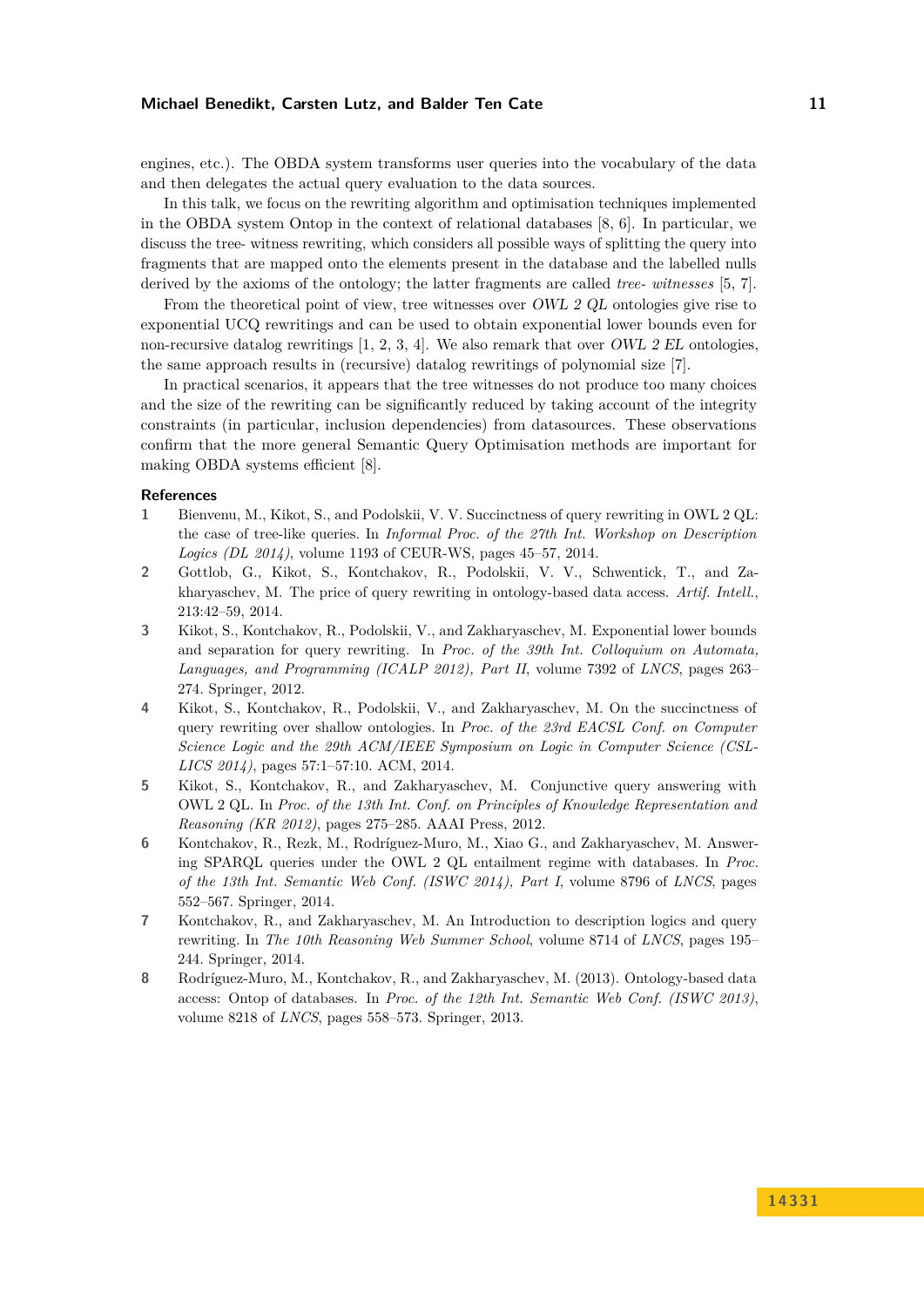## <span id="page-11-0"></span>**3.12 Schema-Agnostic Query Rewriting in SPARQL 1.1**

*Markus Krötzsch (TU Dresden, DE)*

**License**  $\textcircled{e}$  [Creative Commons BY 3.0 Unported](http://creativecommons.org/licenses/by/3.0/) license © [Markus Krötzsch](#page-11-0) **Joint work of** Bischof, Stefan; Krötzsch, Markus; Polleres, Axel; Rudolph, Sebastian **Main reference** [S. Bischof, M. Krötzsch, A. Polleres, S. Rudolph, "Schema-Agnostic Query Rewriting in SPARQL](http://dx.doi.org/10.1007/978-3-319-11964-9_37) [1.1," in Proc. of the 13th Int'l Semantic Web Conf. \(ISWC'14\), LNCS, Vol. 8796, pp. 585–600,](http://dx.doi.org/10.1007/978-3-319-11964-9_37) [Springer, 2014; pre-print available from author's webpage.](http://dx.doi.org/10.1007/978-3-319-11964-9_37) **URL** [http://dx.doi.org/10.1007/978-3-319-11964-9\\_37](http://dx.doi.org/10.1007/978-3-319-11964-9_37) **URL** [http://korrekt.org/page/Schema-Agnostic\\_Query\\_Rewriting\\_in\\_SPARQL\\_1.1](http://korrekt.org/page/Schema-Agnostic_Query_Rewriting_in_SPARQL_1.1)

SPARQL 1.1 supports the use of ontologies to enrich query results with logical entailments, and OWL 2 provides a dedicated fragment OWL QL for this purpose. Typical implementations use the OWL QL schema to rewrite a conjunctive query into an equivalent set of queries, to be answered against the non-schema part of the data. With the adoption of the recent SPARQL 1.1 standard, however, RDF databases are capable of answering much more expressive queries directly, and we ask how this can be exploited in query rewriting. We find that SPARQL 1.1 is powerful enough to "implement" a full-fledged OWL QL reasoner in a single query. Using additional SPARQL 1.1 features, we develop a new method of schema-agnostic query rewriting, where arbitrary conjunctive queries over OWL QL are rewritten into equivalent SPARQL 1.1 queries in a way that is fully independent of the actual schema. This allows us to query RDF data under OWL QL entailment without extracting or preprocessing OWL axioms.

## <span id="page-11-1"></span>**3.13 Infinite CSP and dichotomy : a quest for nice logics with dichotomy**

*Florent R. Madelaine (Clermont University, FR)*

License @ [Creative Commons BY 3.0 Unported](http://creativecommons.org/licenses/by/3.0/) license © [Florent R. Madelaine](#page-11-1)

In this talk, we recall 2 logics MMSNP and MMSNP2 that have been studied in the context of finite domain Constraint Satisfaction Problems (CSP), that correspond naturally to 2 Ontology Based Data Access query languages (cf. talk of Frank Wolter).

The first one, MMSNP, was introduced by Feder and Vardi in their influential 93 paper in which they motivated the CSP dichotomy conjecture. Though too expressive to capture only finite domain CSP, it is known to be Ptime equivalent to the class of finite domain CSP. Consequently, any MMSNP problem would also be either in Ptime or NP-complete, if the conjecture holds. The logic MMSNP enjoys a simple combinatorial definition in terms of forbidden patterns problems via vertex coloured obtructions, and via some suitable normal form it is possible to decide effectively interesting properties such as containment.

The second one, MMSNP2, extends MMSNP. The original definition was combinatorial and involved an extension of forbidden patterns problems via edge coloured obstructions. An equivalent and more logically flavoured definition is to define MMSNP2 as GMSNP where guarded second order quantification is used in lieu of monadic quantification. It is open whether this logic enjoys a dichotomy.

Both logics fall within the framework of CSP with infinite domains, given by a template that is omega-categorical, a framework extensively studied by Manuel Bodirsky et al. (cf. his talk). This could be used to attack the above open question.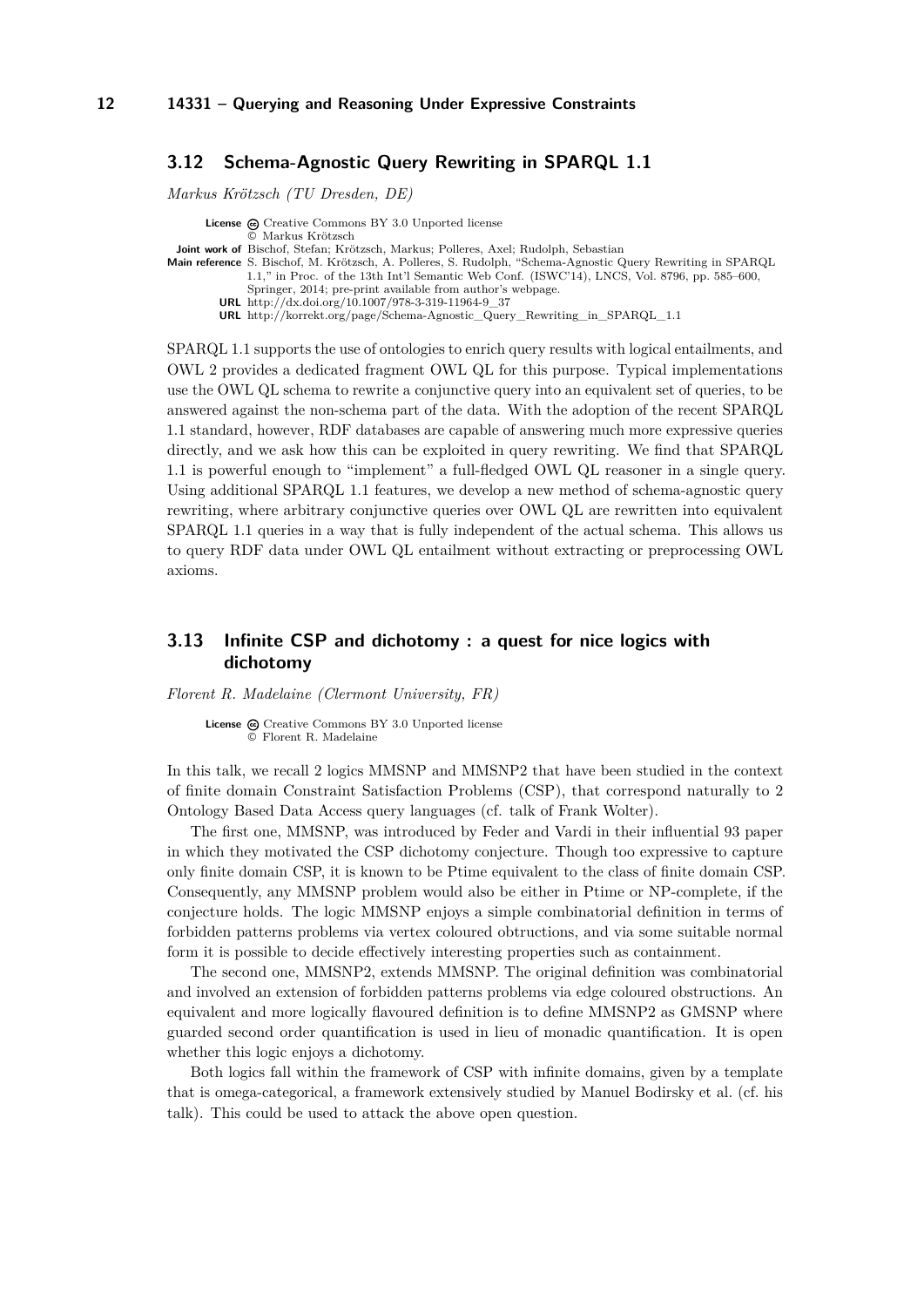## <span id="page-12-0"></span>**3.14 All–instances termination of chase is undecidable**

*Jerzy Marcinkowski (University of Wroclaw, PL)*

**License**  $\textcircled{e}$  [Creative Commons BY 3.0 Unported](http://creativecommons.org/licenses/by/3.0/) license © [Jerzy Marcinkowski](#page-12-0) **Joint work of** Gogacz, Tomasz; Jerzy Marcinkowski, Jerzy **Main reference** [T. Gogacz, J. Marcinkowski, "All-instances Termination of Chase is Undecidable," in Proc. of the](http://dx.doi.org/10.1007/978-3-662-43951-7_25) [41st Int'l Colloquium on Automata, Languages, and Programming \(ICALP'14\), LNCS, Vol. 8573,](http://dx.doi.org/10.1007/978-3-662-43951-7_25) [pp. 293–304, Springer, 2014.](http://dx.doi.org/10.1007/978-3-662-43951-7_25) **URL** [http://dx.doi.org/10.1007/978-3-662-43951-7\\_25](http://dx.doi.org/10.1007/978-3-662-43951-7_25)

We show that all–instances termination of chase is undecidable. More precisely, there is no algorithm deciding, for a given set  $\mathcal T$  consisting of Tuple Generating Dependencies (a.k.a. Datalog<sup>∃</sup> program), whether the  $\mathcal T$ -chase on *D* will terminate for every finite database instance *D*. Our method applies to Oblivious Chase, Semi-Oblivious Chase and – after a slight modification – also for Standard Chase. This means that we give a (negative) solution to the all–instances termination problem for all version of chase that are usually considered.

## <span id="page-12-1"></span>**3.15 Efficient Separability of Regular Languages by Subsequences and Suffixes**

*Wim Martens (Universität Bayreuth, DE)*

**License**  $\odot$  [Creative Commons BY 3.0 Unported](http://creativecommons.org/licenses/by/3.0/) license © [Wim Martens](#page-12-1) **Main reference** [W. Czerwinski, W. Martens, T. Masopust, "Efficient Separability of Regular Languages by](http://dx.doi.org/10.1007/978-3-642-39212-2_16) [Subsequences and Suffixes," in Proc. of the 40th Int'l Colloquium on Automata, Languages, and](http://dx.doi.org/10.1007/978-3-642-39212-2_16) [Programming \(ICALP'13\), LNCS, Vol. 7966, pp. 150–161, Springer, 2013.](http://dx.doi.org/10.1007/978-3-642-39212-2_16) **URL** [http://dx.doi.org/10.1007/978-3-642-39212-2\\_16](http://dx.doi.org/10.1007/978-3-642-39212-2_16)

When can two regular word languages K and L be separated by a simple language? We investigate this question and consider separation by piecewise- and suffix-testable languages and variants thereof. We give characterizations of when two languages can be separated and present an overview of when these problems can be decided in polynomial time if K and L are given by nondeterministic automata.

## <span id="page-12-2"></span>**3.16 Query Rewriting and Optimization for Ontological Databases**

*Giorgio Orsi (University of Oxford, GB)*

License  $\textcircled{c}$  [Creative Commons BY 3.0 Unported](http://creativecommons.org/licenses/by/3.0/) license © [Giorgio Orsi](#page-12-2) **Joint work of** Gottlob, Georg; Orsi, Giorgio; Pieris, Andreas **Main reference** [G. Gottlob, G. Orsi, A. Pieris, "Query Rewriting and Optimization for Ontological Databases,"](http://dx.doi.org/10.1145/2638546) [ACM Transactions on Database Systems \(TODS\), 39\(3\):25:1–25:46, 2014.](http://dx.doi.org/10.1145/2638546) **URL** <http://dx.doi.org/10.1145/2638546>

Ontological queries are evaluated against a knowledge base consisting of an extensional database and an ontology (i. e., a set of logical assertions and constraints which derive new intensional knowledge from the extensional database), rather than directly on the extensional database. The evaluation and optimization of such queries is an intriguing new problem for database research.

In this talk, we discuss two important aspects of this problem: query rewriting and optimisation [\[1\]](#page-13-1). Query rewriting consists of the compilation of an ontological query into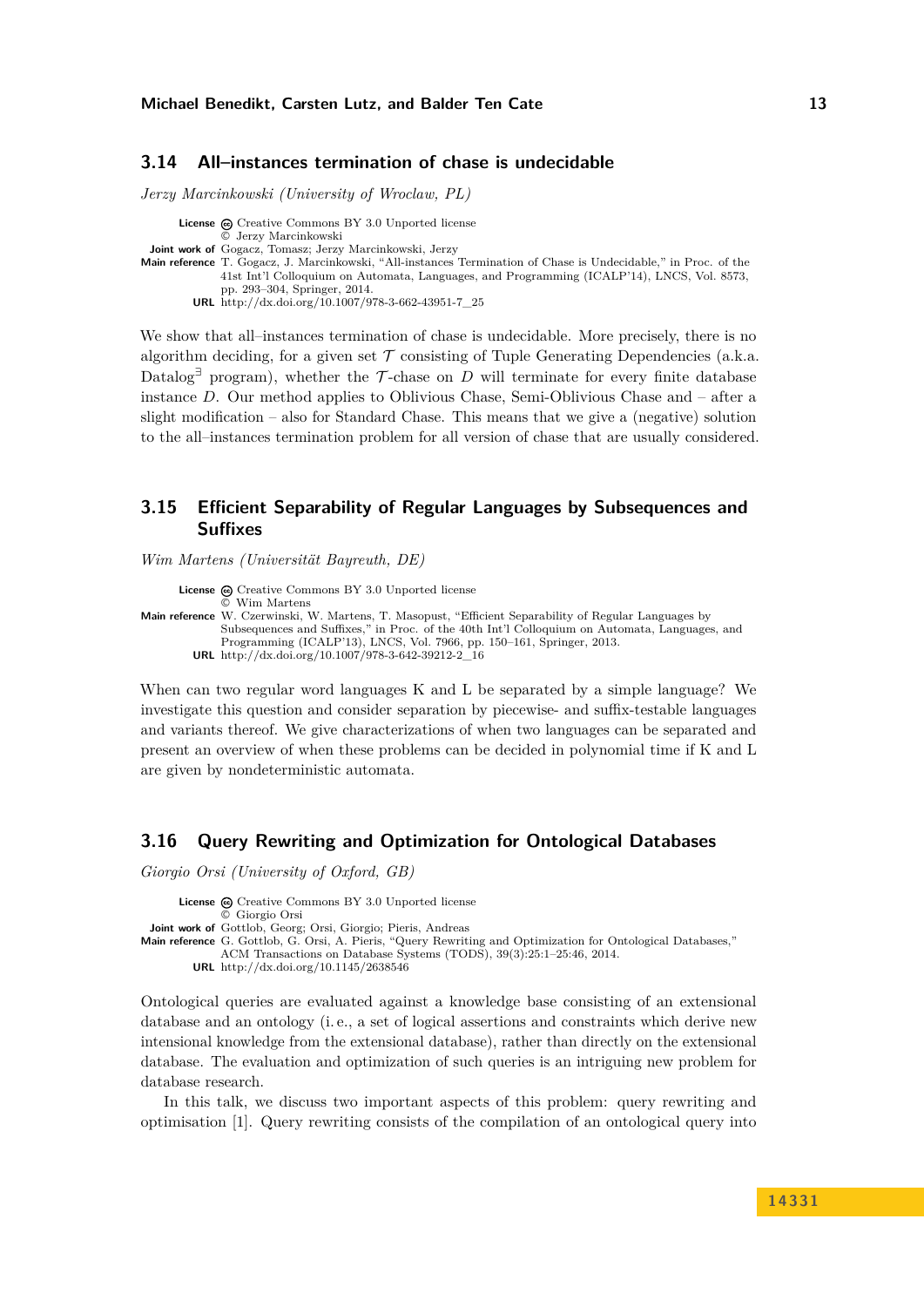#### **14 14331 – Querying and Reasoning Under Expressive Constraints**

an equivalent first-order query against the underlying extensional database. We present a set of optimization techniques for query rewriting under rather general classes of ontological constraints which is well-suited for practical implementations. In particular, we show how a conjunctive query against a knowledge base, expressed using linear and sticky existential rules, that is, members of the recently introduced Datalog+/- family of ontology languages, can be compiled into a union of conjunctive queries (UCQ) against the underlying database. Ontological query optimisation, in this context, attempts to improve this rewriting process so to produce possibly small and cost-effective UCQ rewritings for an input query.

This is a joint work with Georg Gottlob and Andreas Pieris. The prototype IRIS+/ engine is available at: [https://bitbucket.org/giorsi/nyaya.](https://bitbucket.org/giorsi/nyaya)

#### **References**

<span id="page-13-1"></span>**1** Georg Gottlob, Giorgio Orsi, and Andreas Pieris. Query Rewriting and Optimization for Ontological Databases. ACM Transactions on Database Systems (TODS), 39(3):25:1–25:46, 2014.

### <span id="page-13-0"></span>**3.17 Decidable Logics for Managing Change in Graph Databases**

*Magdalena Ortiz (TU Wien, AT)*

License  $\circledR$  [Creative Commons BY 3.0 Unported](http://creativecommons.org/licenses/by/3.0/) license © [Magdalena Ortiz](#page-13-0) **Joint work of** Ahmetaj, Shqiponja; Calvanese, Diego; Ortiz, Magdalena; Simkus, Mantas **Main reference** [S. Ahmetaj, D. Calvanese, M. Ortiz, M. Simkus, "Managing Change in Graph-Structured Data](http://www.aaai.org/ocs/index.php/AAAI/AAAI14/paper/view/8238) [Using Description Logics," in Proc. of the 28th AAAI Conf. on Artificial Intelligence \(AAAI'14\),](http://www.aaai.org/ocs/index.php/AAAI/AAAI14/paper/view/8238) [pp. 966–973, AAAI, 2014.](http://www.aaai.org/ocs/index.php/AAAI/AAAI14/paper/view/8238) **URL** <http://www.aaai.org/ocs/index.php/AAAI/AAAI14/paper/view/8238>

We study different reasoning problems relevant for managing data that evolves as a result of operations (carried out by users or applications). The problems range from ensuring the satisfaction of a given set of integrity constraints after a given sequence of updates, to deciding the (non-)existence of a sequence of actions that would take the data to an (un)desirable state, starting either from a specific data instance or from an incomplete description of it. Our goal is to identify settings that are expressive enough for realistic application domains, yet are computationally manageable and allow for decidable reasoning. To this aim, we focus on graph-databases, understood broadly as relational databases restricted to unary and binary predicates, and rely on decidable fragments of first order predicate logic whose computational properties are well understood, such as description logics and the two variable fragment of first order predicate logic. We consider an elegant action language in which actions are finite sequences of insertions and deletions of nodes and labels, and use the mentioned decidable logics for describing integrity constraints and (partial) states of the data. We then formalize the data management problems mentioned above as a static verification problem and several planning problems, and we provide algorithms and tight complexity bounds for the formalized problems.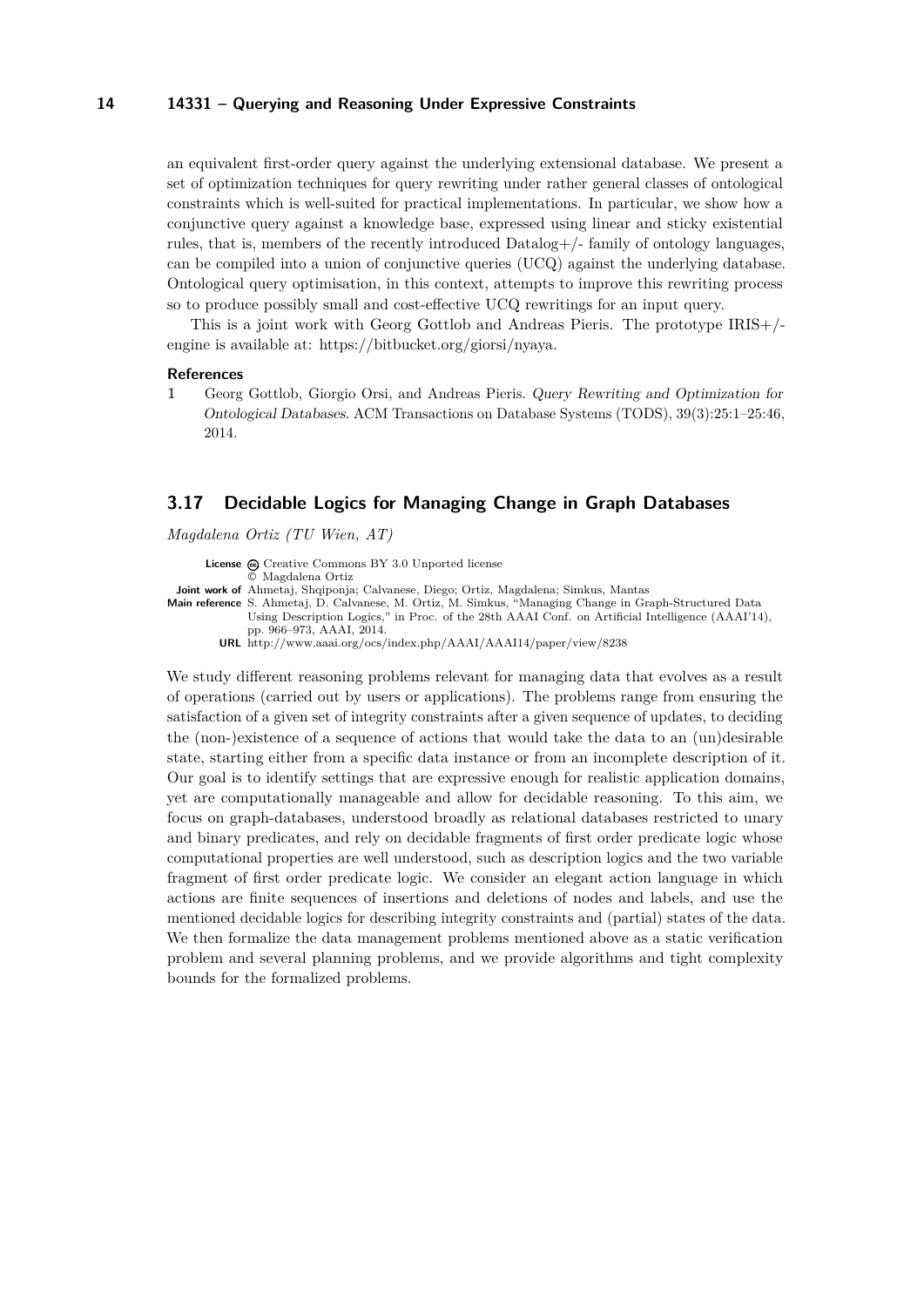## <span id="page-14-0"></span>**3.18 Generic finite realisations of binary overlap specifications**

*Martin Otto (TU Darmstadt, DE)*

**License**  $\bigotimes$  [Creative Commons BY 3.0 Unported](http://creativecommons.org/licenses/by/3.0/) license © [Martin Otto](#page-14-0) **Main reference** [M. Otto, "Finite Groupoids, Finite Coverings and Symmetries in Finite Structures,"](http://arxiv.org/abs/1404.4599v2) [arXiv:1404.4599v2 \[math.CO\], 2014.](http://arxiv.org/abs/1404.4599v2) **URL** <http://arxiv.org/abs/1404.4599v2>

We present a generic construction of finite hypergraphs and relational structures based on reduced products with Cayley graphs of suitable groupoids. To this end we need to obtain groupoids whose Cayley graphs have large girth not just in the usual graph-theoretic sense, but with respect to the length of cycles formed by cosets w.r.t. subsets of generators. Reduced products with such Cayley graphs are sufficiently generic to provide highly symmetric and locally acyclic finite realisations of specifications given in terms of binary local overlap patterns (like tgd-type extension requirements or guarded bisimulation types). These in turn yield corresponding hypergraph coverings and finite model constructions as well as a new proof of Herwig-Lascar style extension properties for partial isomorphisms that lift local to global symmetries. Suitable finite coverings of controlled acyclicity and Herwig-Lascar extension properties have previously found several applications in the finite model theory of guarded logics. Of special interest here are: finite model properties for guarded logics, finite controllability of conjunctive queries w.r.t. guarded constraints, and characterisation theorems for guarded logics in the style of classical preservation properties that also work in restriction to just finite models.

### <span id="page-14-1"></span>**3.19 Certain Answers to Well-Designed SPARQL Queries**

*Reinhard Pichler (TU Wien, AT)*

License  $\textcircled{a}$  [Creative Commons BY 3.0 Unported](http://creativecommons.org/licenses/by/3.0/) license © [Reinhard Pichler](#page-14-1)

The need to answer queries over many possible worlds arises in many different settings such as data integration/exchange or in ontology based query answering. The generally agreed approach to query answering in such settings is to compute the so-called certain answers, i. e., answers that one gets by answering the query over any possible world.

In this talk, we study the problem of computing certain answers for the semantic web query language SPARQL. More precisely, we focus on an important fragment of SPARQL – the so-called *well-designed* SPARQL – under OWL2-QL entailment. The main challenge comes from the non-monotonicity of the OPTIONAL operator. We thus first define an intuitive semantics of certain answers based on the subsumption relation – building upon the work of Arenas and Pérez [\[1\]](#page-15-2). To actually compute the certain answers of well-designed SPARQL queries under QOL2-QL entailment, we follow the DL-Lite approach of Calvanese et al. [\[2\]](#page-15-3), i. e.: we start by showing that the certain answers can be obtained from the (in general infinite) canonical model of the RDF graph and the ontology. This fact is then used to show the correctness of a rewriting-based query evaluation procedure.

**Acknowledgement.** The results presented here stem from unpublished joint work with Shqiponja Ahmetaj, Wolfgang Fischl, Mantas Simkus, and Sebastian Skritek. This research has been funded by the Vienna Science and Technology Fund (WWTF) through project ICT12-015.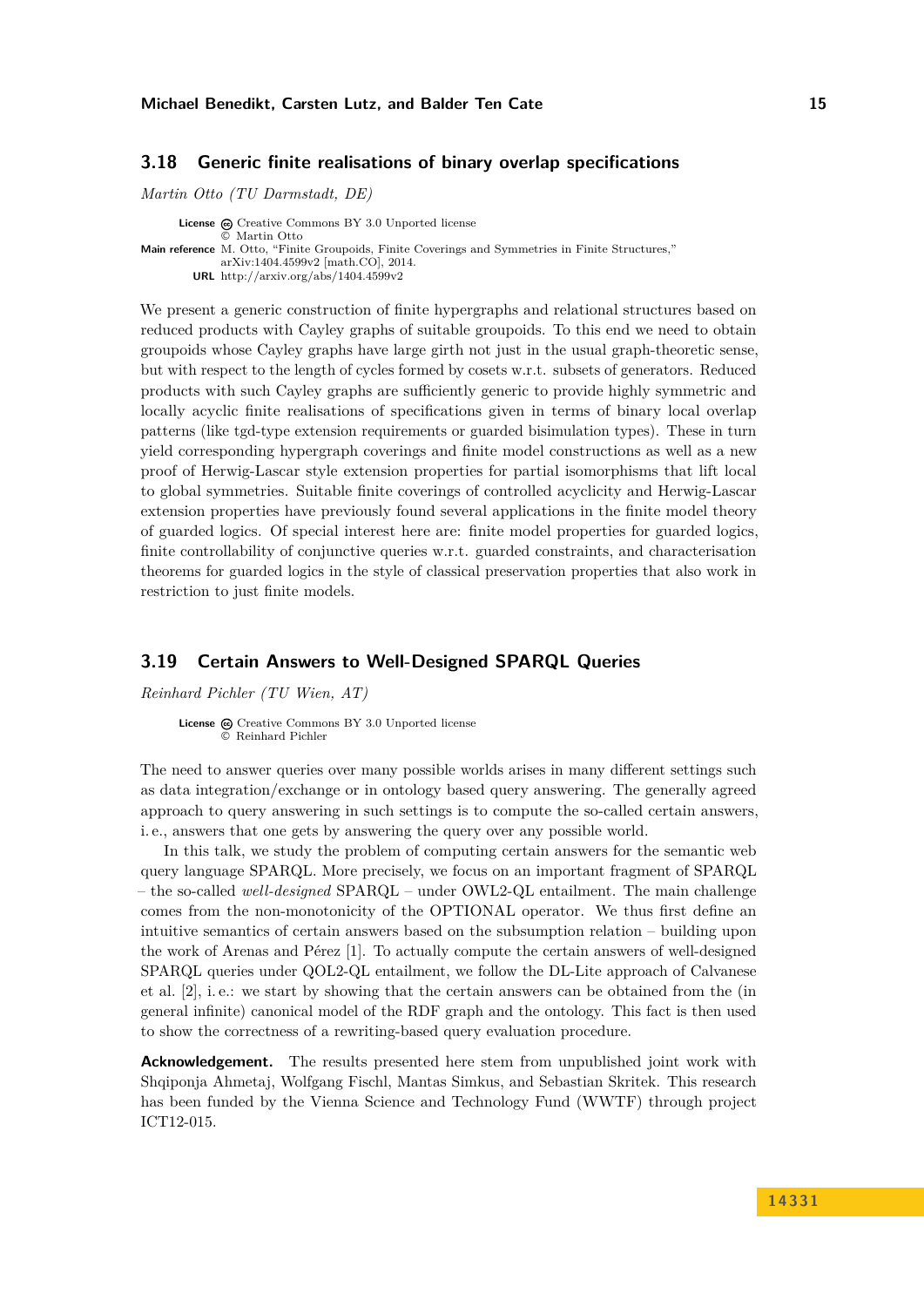#### **References**

- <span id="page-15-2"></span>**1** Marcelo Arenas and Jorge Pérez. Querying semantic web data with SPARQL. In *Proc. PODS 2011*, pages 305–316. ACM, 2011.
- <span id="page-15-3"></span>**2** Diego Calvanese, Giuseppe De Giacomo, Domenico Lembo, Maurizio Lenzerini, and Riccardo Rosati. Tractable reasoning and efficient query answering in description logics: The *DL-Lite* family. *J. Autom. Reasoning*, 39(3):385–429, 2007.

### <span id="page-15-0"></span>**3.20 Polynomial Combined Rewritings for Existential Rules**

*Andreas Pieris (University of Oxford, GB)*

License  $\textcircled{c}$  [Creative Commons BY 3.0 Unported](http://creativecommons.org/licenses/by/3.0/) license © [Andreas Pieris](#page-15-0)

We consider the scenario of ontology-based query answering where a conjunctive query is evaluated against a database enriched with intensional knowledge via an ontology. It is generally accepted that true scalability of query answering in this setting can only be achieved by using standard relational database management systems (RDBMSs). An approach to query answering that enables the use of RDBMSs is the so-called polynomial combined approach. We investigate this approach for the main guarded- and sticky-based classes of existential rules, and we highlight the assumptions on the underlying schema that are sufficient for the polynomial combined first-order rewritability of those classes. To the best of our knowledge, this is the first work which explicitly studies the polynomial combined approach for existential rules.

## <span id="page-15-1"></span>**3.21 A Declarative Constraint-Based Framework for Linking Entities**

*Lucian Popa (IBM Almaden Center, US)*

License  $\bigcirc$  [Creative Commons BY 3.0 Unported](http://creativecommons.org/licenses/by/3.0/) license © [Lucian Popa](#page-15-1) **Joint work of** Douglas Burdick; Ronald Fagin; Phokion Kolaitis; Popa, Lucian; Wang-Chiew Tan

We investigate the theoretical foundations towards a declarative framework for entity linking and, in particular, for entity resolution, which is the problem of identifying whether two records represent the same real-world entity. The framework that we adopt is based on linkto-source constraints, unlike in some earlier approaches where source-to-link constraints were used to dictate how to generate links. Our approach makes it possible to focus entirely on the intended properties of the outcome of entity linking, thus separating the specification from any procedure that implements it. The link-to-source constraints specify the desired properties of a link relation in terms of source relations and built-in predicates such as similarity measures. A key feature of the link-to-source constraints is that they employ disjunction, which enables the declarative listing of all the reasons as to why two entities should be linked. We also consider extensions that capture collective entity resolution, by allowing inter-dependence between links. We study the semantics and the computational complexity of this declarative framework, and also make connections to some well-known probabilistic approaches for entity resolution, including ones based on Markov Logic Networks.

This is joint work [\[1\]](#page-16-2) with Douglas Burdick, Ronald Fagin, Phokion Kolaitis, and Wang-Chiew Tan. Much of this work is motivated from Midas [\[2,](#page-16-3) [3\]](#page-16-4), a broader research project at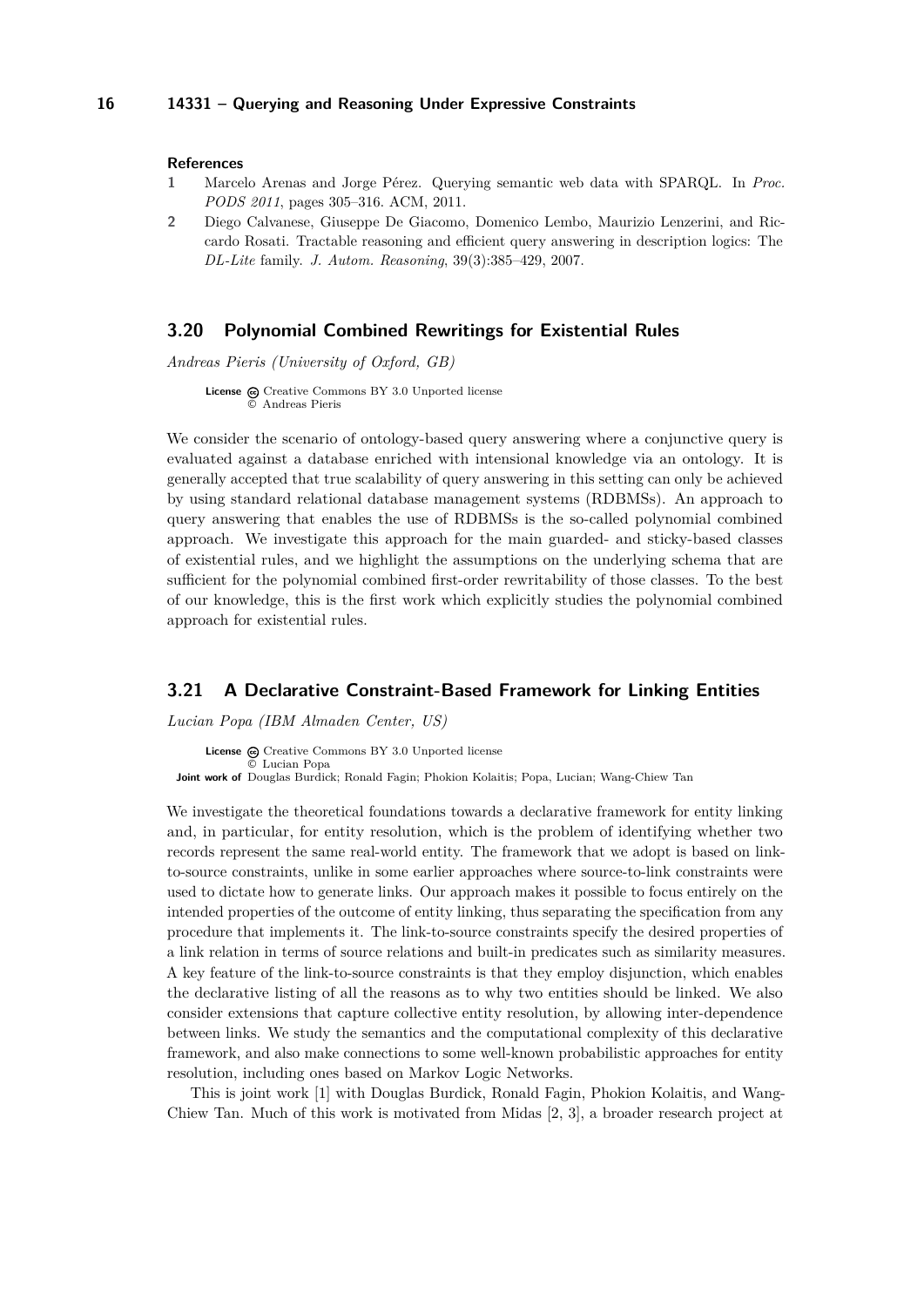IBM Research – Almaden, focused on developing the high-level languages and tools needed for the large-scale integration of data from public unstructured sources. Midas has been applied to various scenarios, including a data integration scenario in the financial domain, based on regulatory filings archived by the US Securities and Exchange Commission (SEC). A live demonstration of this application shows the importance of entity linking in such integration.

#### **References**

- <span id="page-16-2"></span>**1** D. Burdick, R. Fagin, P. G. Kolaitis, L. Popa and W.-C. Tan. A Declarative Framework for Linking Entities. Submitted for publication. 2014.
- <span id="page-16-3"></span>**2** D. Burdick, M. A. Hernández, H. Ho, G. Koutrika, R. Krishnamurthy, L. Popa, I. Stanoi, S. Vaithyanathan and S. R. Das. Extracting, Linking and Integrating Data from Public Sources: A Financial Case Study. IEEE Data Eng. Bull., 34(3), pages 60–67, 2011.
- <span id="page-16-4"></span>**3** M. A. Hernández, G. Koutrika, R. Krishnamurthy, L. Popa, and R. Wisnesky. HIL: A High-Level Scripting Language for Entity Integration. In EDBT, pages 549–560, 2013.

## <span id="page-16-0"></span>**3.22 Linear programming and integer linear programming for logical satisfiability problems**

*Ian Pratt-Hartmann (University of Manchester, GB)*

License  $\textcircled{c}$  [Creative Commons BY 3.0 Unported](http://creativecommons.org/licenses/by/3.0/) license © [Ian Pratt-Hartmann](#page-16-0)

In this talk, I will give a brief overview of some of the ways in which satisfiability and finite satisfiability problems for logical fragments have been reduced to linear programming and integer linear programming problems. I will argue that such reductions are not merely a useful source of upper complexity bounds, but also a way of thinking about these logics that provides real insight into their structure.

## <span id="page-16-1"></span>**3.23 Query answering with key constraints: certainty, counting, and probabilities**

*Dan Suciu (University of Washington – Seattle, US)*

**License** @ [Creative Commons BY 3.0 Unported](http://creativecommons.org/licenses/by/3.0/) license

© [Dan Suciu](#page-16-1) **Main reference** [P. Koutris, D. Suciu, "A Dichotomy on the Complexity of Consistent Query Answering for Atoms](http://dx.doi.org/10.5441/002/icdt.2014.19) [with Simple Keys," in Proc. of the 17th Int'l Conf. on Database Theory \(ICDT'14\), pp. 165–176,](http://dx.doi.org/10.5441/002/icdt.2014.19) [2014.](http://dx.doi.org/10.5441/002/icdt.2014.19)

**URL** <http://dx.doi.org/10.5441/002/icdt.2014.19>

In order to answer a query on a database that violates key constraints one has to considers all possible ways to repair the database. I will discuss three semantics to query answering: certainty (checking if the query is true in all repairs), counting the number of repairs that satisfy the query, and computing the marginal probability that the query is true. In each case there exists a dichotomy theorem for answering conjunctive queries without self-joins: for every query the data complexity is either in PTIME, or it is NP-complete  $/$  #P-complete. (For "certainty" the dichotomy holds only for single-attribute keys.)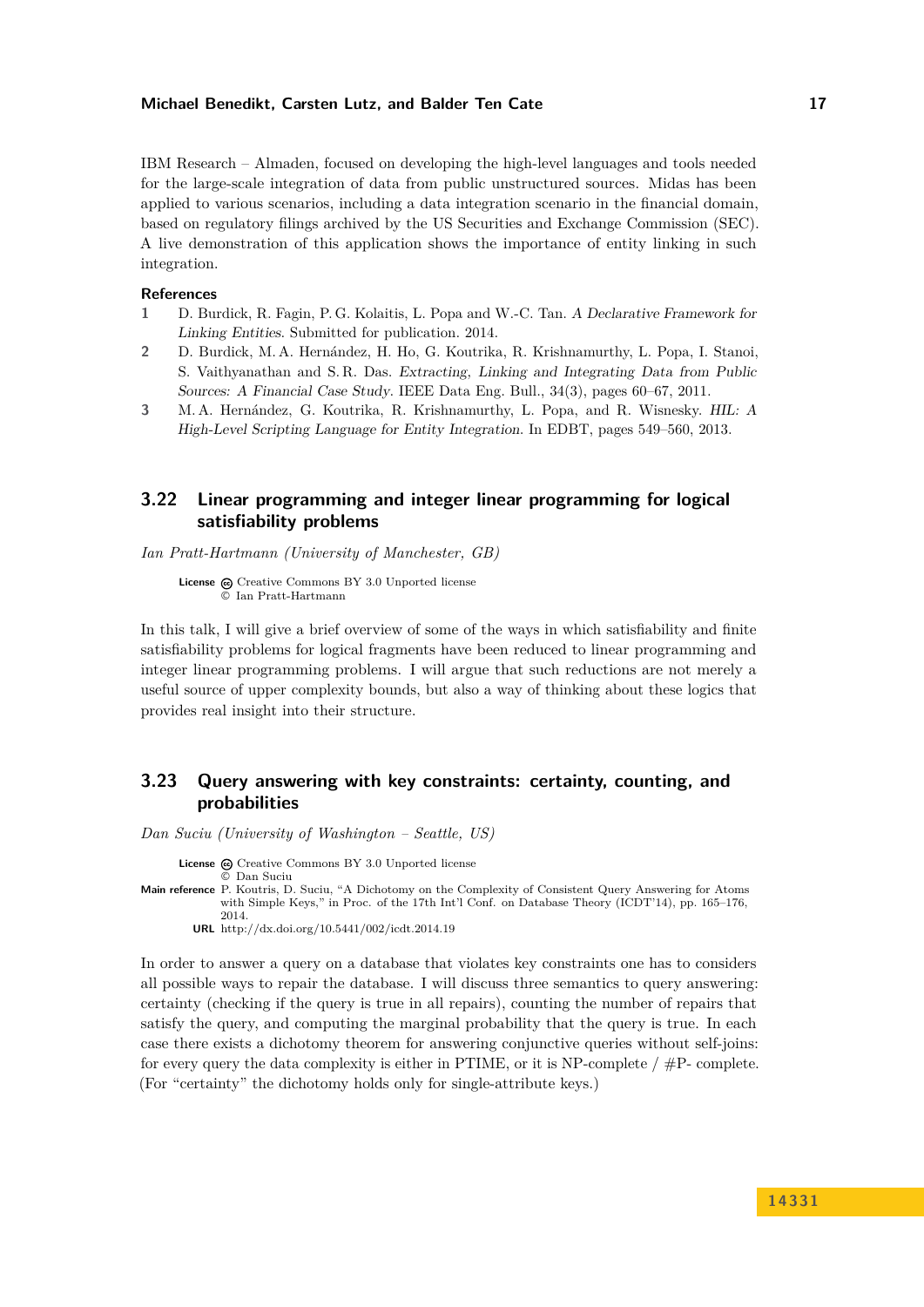#### **References**

- **1** Nilesh Dalvi, Dan Suciu. Management of probabilistic data: foundations and challenges. PODS, 2007
- **2** Maslowski, Wijsen. A dichotomy in the complexity of counting database repairs. J. Comput. Syst. Sci. 2013
- **3** Paris Koutris, Dan Suciu. A Dichotomy on the Complexity of Consistent Query Answering for Atoms with Simple Keys. ICDT 2014

### <span id="page-17-0"></span>**3.24 Decidable Fragments of First-Order Logic**

*Lidia Tendera (University of Opole, PL)*

**License**  $\textcircled{c}$  [Creative Commons BY 3.0 Unported](http://creativecommons.org/licenses/by/3.0/) license © [Lidia Tendera](#page-17-0)

In this talk we give an outline of recent work in the quest for expressive fragments of firstorder logics with good algorithmic properties. We concentrate on two related problems: the satisfiability problem and the query answering problem (under the open world assumption). We are equally interested in reasoning in unrestricted and in finite models, as in some applications we want to model systems and computations that are essentially finite.

We focus mainly on fragments defined by restricting the number of variables, usage of quantifiers or usage of negation, and on most popular classes of queries.

Presenting the material we highlight most effective techniques used in this context, their advantages and limitations. We also point out some future directions of study.

## <span id="page-17-1"></span>**3.25 The Automata/Logic Connection for Expressive Guarded Logics**

*Michael Vanden Boom (University of Oxford, GB)*

License @ [Creative Commons BY 3.0 Unported](http://creativecommons.org/licenses/by/3.0/) license © [Michael Vanden Boom](#page-17-1) **Joint work of** Vanden Boom, Michael; Benedikt, Michael; ten Cate, Balder; Colcombet, Thomas

The guarded fragment (GF) and guarded negation fragment (GNF) are expressive logics, capturing many query classes and integrity constraints of interest in databases and knowledge representation. In this talk, we consider the fixpoint extensions GFP and GNFP of these logics, which are known to have decidable satisfiability and other nice computational and model-theoretic properties.

In particular, these logics have tree-like models, which make them amenable to tree automata techniques. We describe automata that can be used to show optimal complexity bounds for satisfiability. We also describe recent unpublished work demonstrating how these automata can be adapted to decide the following boundedness problem: given  $\text{phi}(X,x)$  in GFP or GNFP and positive in X, is there a natural number n such that the least fixpoint of the operator defined by phi is reached within n iterations over all structures?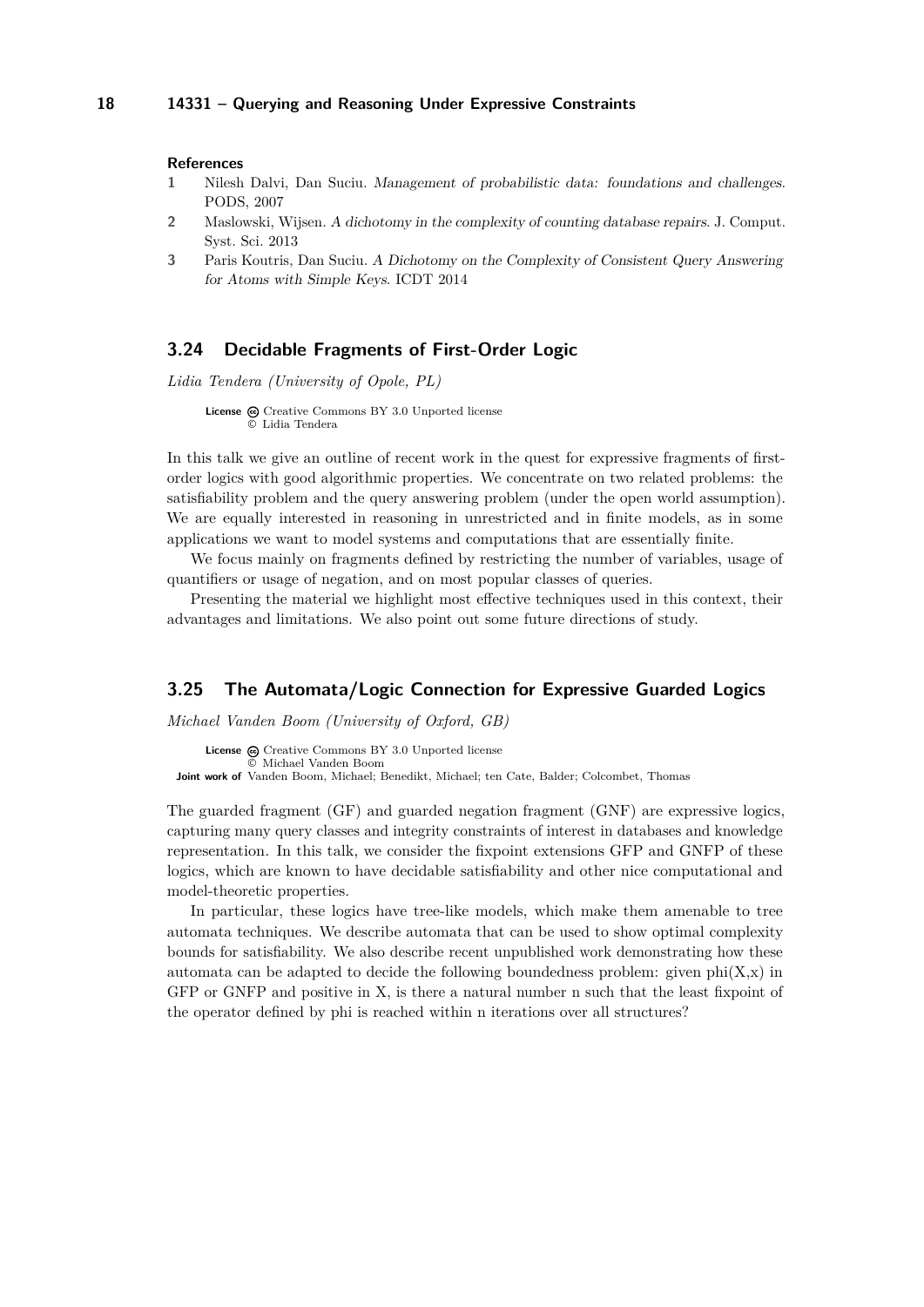## <span id="page-18-0"></span>**3.26 On Reasoning about Duplicates over Range Restricted Queries with Bag Semantics**

*Grant Weddell, (University of Waterloo, CA)*

**License**  $\textcircled{c}$  [Creative Commons BY 3.0 Unported](http://creativecommons.org/licenses/by/3.0/) license © [Grant Weddell](#page-18-0)

We review earlier work on reducing reasoning about duplicate elimination in queries over an object relational data source to reasoning about knowledge base consistency in a dialect of the CFD family of description logics, logics in which unary function symbols replace binary predicate symbols in underlying signatures. We also give an overview of how such capabilities are used in a more general framework for query compilation based on Craig interpolation.

## <span id="page-18-1"></span>**3.27 Presentations, Invariance, and Definability**

*Scott Weinstein (University of Pennsylvania, US)*

**License**  $\textcircled{c}$  [Creative Commons BY 3.0 Unported](http://creativecommons.org/licenses/by/3.0/) license © [Scott Weinstein](#page-18-1) **Joint work of** Weinstein, Scott; Lindell, Steven

We develop the notion of a presentation for abstract relational structures and investigate presentation invariant elementary definability on classes of finite structures. In particular, we focus on linear orderings induced by traversals of simple graphs, and show how they allow us to strictly extend the power of first- order logic in a natural fashion (defining reachability for example). We show how this leads to a new descriptive characterization of logspace in terms of traversal- invariant elementary definability. Continuing, we demonstrate how an elementary partial order presentation can be used to give a very simple definition of tree-width, providing a new normal form for tree decompositions which is especially compelling. We explore algorithmic aspects of this presentation.

### <span id="page-18-2"></span>**3.28 Two-Variable Logic on 2-Dimensional Structures**

*Thomas Zeume (TU Dortmund, DE)*

License  $\bigcirc$  [Creative Commons BY 3.0 Unported](http://creativecommons.org/licenses/by/3.0/) license © [Thomas Zeume](#page-18-2) **Joint work of** Manuel, Amaldev; Schwentick, Thomas; Zeume, Thomas

In this talk results for the finite satisfiability problem of the two-variable fragment of first-order logic (FO2 ) over two-dimensional structures have been discussed. Here, two-dimensional structures are structures with two orders, their induced successor relations and arbitrarily many unary relations. Two types of orders have been considered: linear orders and preorders (i. e. equivalence relations whose equivalence relations are linearly ordered).